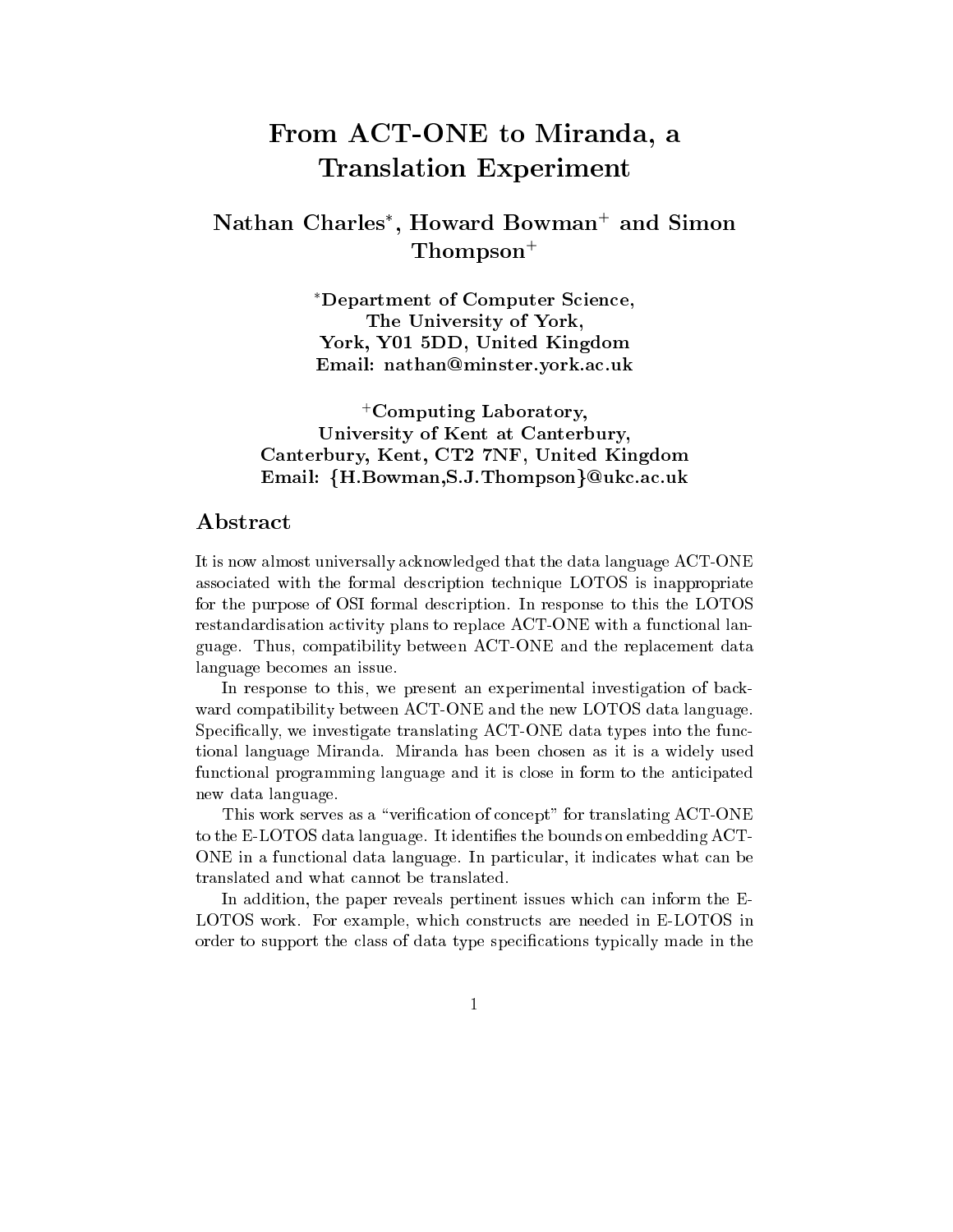LOTOS setting? We conclude with a number of specic recommendations for the E-LOTOS data language.

# 1 Introduction

The OSI formal description technique LOTOS [13] combines a process algebraic language for describing \temporal ordering of actions" and a data description language: ACT-ONE, which is based on algebraic specication of data types [8]. It is now almost universally acknowledged that ACT-ONE is an inappropriate data language for the purpose of OSI formal description. The flaws in ACT-ONE have been extensively documented; see, for example, [12] [19] [20]. Among the limitations we particularly note the following:

- $ACT\text{-}ONE\ data\ definitions\ are\ long-winded.$  Even inherently very simple data types yield a verbose description.
- $\bullet$  Writing ACT-ONE definitions is laborious and difficult. Each new type has to be specied equationally and there is no built-in support for types like records and unions.
- Type definitions are not protected. Existing types (even those from the standard library) can be extended inconsistently, with the result that the meaning of the type is collapsed. That is, hitherto distinct elements of the type become identied. This is exacerbated by the lack of a distinction between the constructors of elements of the type and general functions defined over the type built by these constructors.
- The algebraic style is not appreciated by industrial users. Specifiers and tool builders that work in a declarative style are generally happier viewing definitions as rewrite systems. Although many ACT-ONE definitions can be read thus, such an interpretation is not always valid.
- Equivalence between elements of types is undecidable. This hinders the development of reliable verification tools.

As a reflection of these perceived flaws, one of the central objectives of the LOTOS restandardisation activity [16] is to replace ACT-ONE with a more usable data language. Although the E-LOTOS work is still in progress, it is now accepted that the replacement language will have a functional character. In fact, the language will be a derivative of the strict functional language Standard ML (SML) [18]. A clear consequence of this restandardisation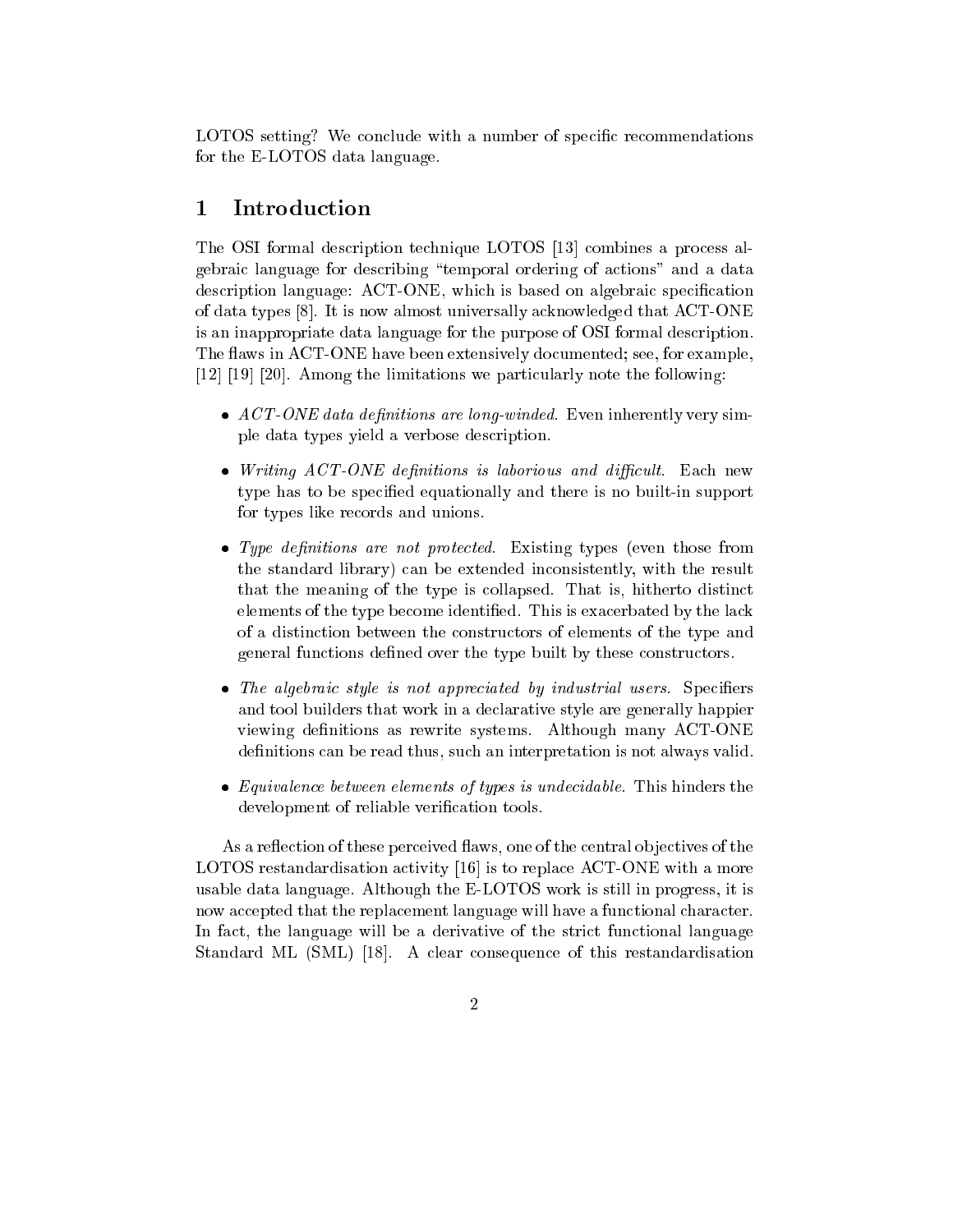activity is that compatibility between ACT-ONE and the replacement data language becomes an issue.

Both compatibility directions are of interest, namely:

- Forward Compatibility, meaning translating to ACT-ONE, enables the tools and techniques developed for ACT-ONE to be reused in the context of E-LOTOS.
- $\bullet$  *Backward Compatibility*, meaning translating from ACT-ONE, enables existing LOTOS specications, including those in the library, to be transformed into E-LOTOS specications.

Thus, forward compatibility implies reuse of old tools, while backward compatibility implies reuse of old specifications.

This paper focuses on the latter of these: backward compatibility. The primary reason for choosing this direction is that it is intellectually more interesting. This is because algebraic specification languages, such as ACT-ONE, are broadly more expressive than their functional counterparts. In particular, specifications can be written in ACT-ONE that are not executable (the definition of sets is a classic example) and thus, can not be interpreted in their full generality in a functional setting  $\,$  .

With the broad aim of considering backward compatibility between ACT-ONE and the new LOTOS data language we have investigated translating ACT-ONE data types into the functional language Miranda <sup>2</sup> . Miranda is a side-effect free lazy functional language which supports higher order functions and polymorphism and has been extensively used [27]. Our preference for Miranda in this translation experiment is largely pragmatic. Miranda is the in-house functional language at the University of Kent and is the language most well understood by the authors. Furthermore, at the time of starting our work, it was not clear which variety of functional language would be adopted by E-LOTOS and so Miranda was a reasonable choice.

We believe the contribution of this experiment in translation is as follows:

 As already stated, the E-LOTOS data language will be SML based. There are some important differences between SML and Miranda, not least that the former is a strict language, while the latter is lazy. In a

<sup>1</sup> On the other hand, modern functional programming languages, such as Miranda, are higher order as they allow functions to be arguments or results of other functions, while most algebraic specification languages are first order. It is a matter of debate whether this difference affects expressiveness significantly:  $[10]$ ,  $[11]$ 

<sup>2</sup>Miranda is a trademark of Research Software Limited.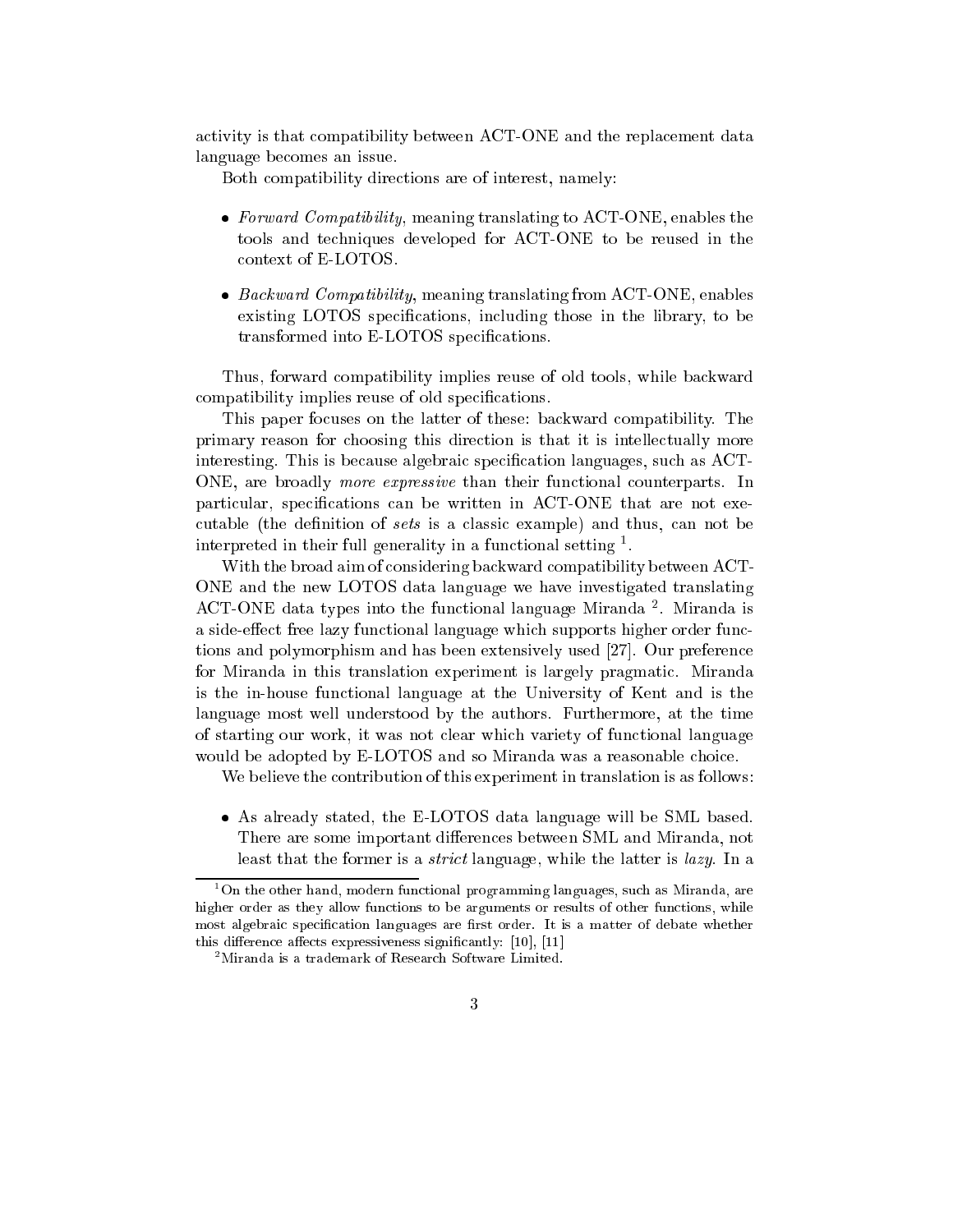strict language, all arguments to a function application are evaluated prior to the application itself. In a lazy language, evaluation begins with the application, and arguments are only evaluated if and when it is necessary. Moreover, in the case of structured arguments, such as lists, only those parts of the list required for computation to proceed will be evaluated. However, in terms of classes of languages (imperative, logical, functional etc.) Miranda and SML are closely related. Thus, we anticipate that the reported research will serve as a "verification of concept" for translating ACT-ONE to the E-LOTOS data language. In fact, the majority of our results are also applicable to SML.

- The experiment identifies the bounds on embedding ACT-ONE in a functional data language. In particular, it indicates what can be translated and what cannot be translated.
- In addition, such an exercise in translation reveals pertinent issues which can inform the E-LOTOS work. For example, which constructs are needed in E-LOTOS in order to support the class of data type specifications typically made in the LOTOS setting? One such requirement is the necessity to handle non-termination in the E-LOTOS data language. We will return to this topic in section 5. In addition, we summarise our suggestions for the design of the language in section 6.
- $\bullet$  A final benefit is that the ACT-ONE to Miranda translation yields a mechanism for execution of ACT-ONE specications, which clearly has relevance for tool construction.

As we have already emphasized, in general terms ACT-ONE is more expressive than Miranda. Thus, a completely faithful translation is not feasible. In fact, in many circumstances the resulting Miranda program can be viewed as an "implementation" of the ACT-ONE specification. For example, the embedding will impose a particular evaluation order, which, amongst other things will resolve non-determinism inherent in some ACT-ONE specications. Thus, the spirit of our experiment is to consider how much of ACT-ONE can be faithfully captured through translation into an executable language.

In addition, we wish our translation to generate meaningful and usable Miranda code. This particularly becomes an issue when considering how to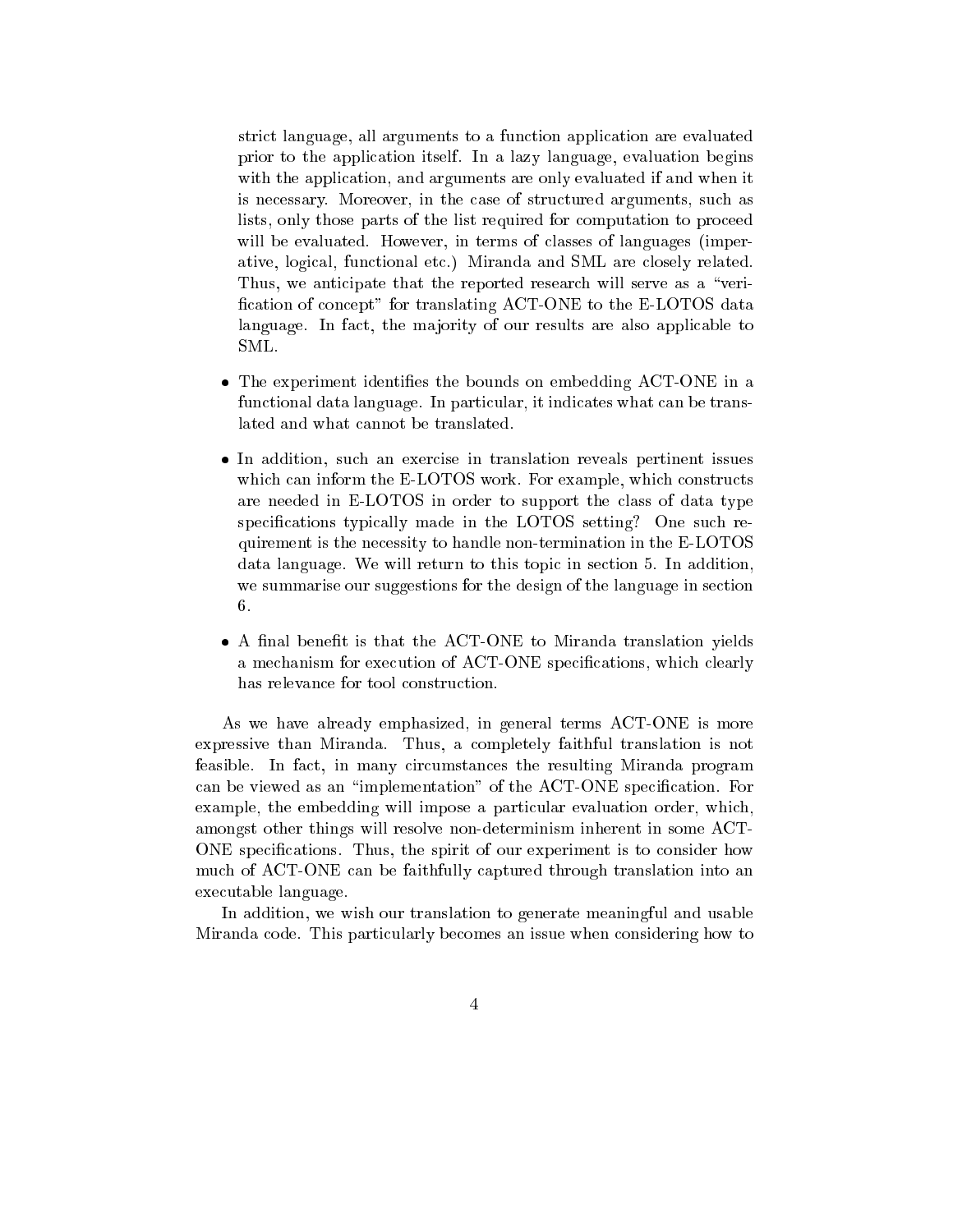translate ACT-ONE facilities to allow types to be extended and parameterised. In both cases a solution could be devised which in-line expands all types, however, this would lead to an explosion in size of types and lose the re-use inherent in the original ACT-ONE types.

The structure of this paper is as follows. Section 2 presents background material. Both ACT-ONE and Miranda are briefly introduced and then the basic translation approach is described. Section 3 contains the main technical body of the paper; the translation of a series of increasingly more sophisticated ACT-ONE data types is considered. We show how basic specications are translated; how translations of parts of specifications are combined; how parameterisation and actualisation are rendered and how renaming can be performed. Also discussed are formal equations and the library mechanism. The full algorithm for library translation is given in the appendix. It is through these examples that the translation algorithm is illustrated.

Section 4 discusses some techical limitations of the translation. Section 5 gives a perspective on the translation. In particular, we examine the effect of the Haskell  $[26]$  type class mechanism on translating overloading; the effect of lazy evaluation on translating particular kinds of specification and finally we look at the role of non-termination in ACT-ONE specifications.

We conclude, in section 6, with some remarks on the translation and a number of specic suggestions about the design of the E-LOTOS data language.

# 2 Background and Basic Approach

This section presents background material for the remainder of this paper. We give short introductions to ACT-ONE and Miranda in the next subsection and then we describe the basic translation approach.

### 2.1 Introductions to ACT-ONE and Miranda

We assume a certain level of familiarity with ACT-ONE and with a functional language. In particular, in order to understand the material in this paper, knowledge of one of the modern functional languages, such as Haskell or SML, should be sufficient. Our discussion of Miranda in this subsection and the examples to be found in the body of the paper should clarify the notational differences between Miranda and other modern functional languages.

**ACT-ONE** is an algebraic specification language whose fundamentals are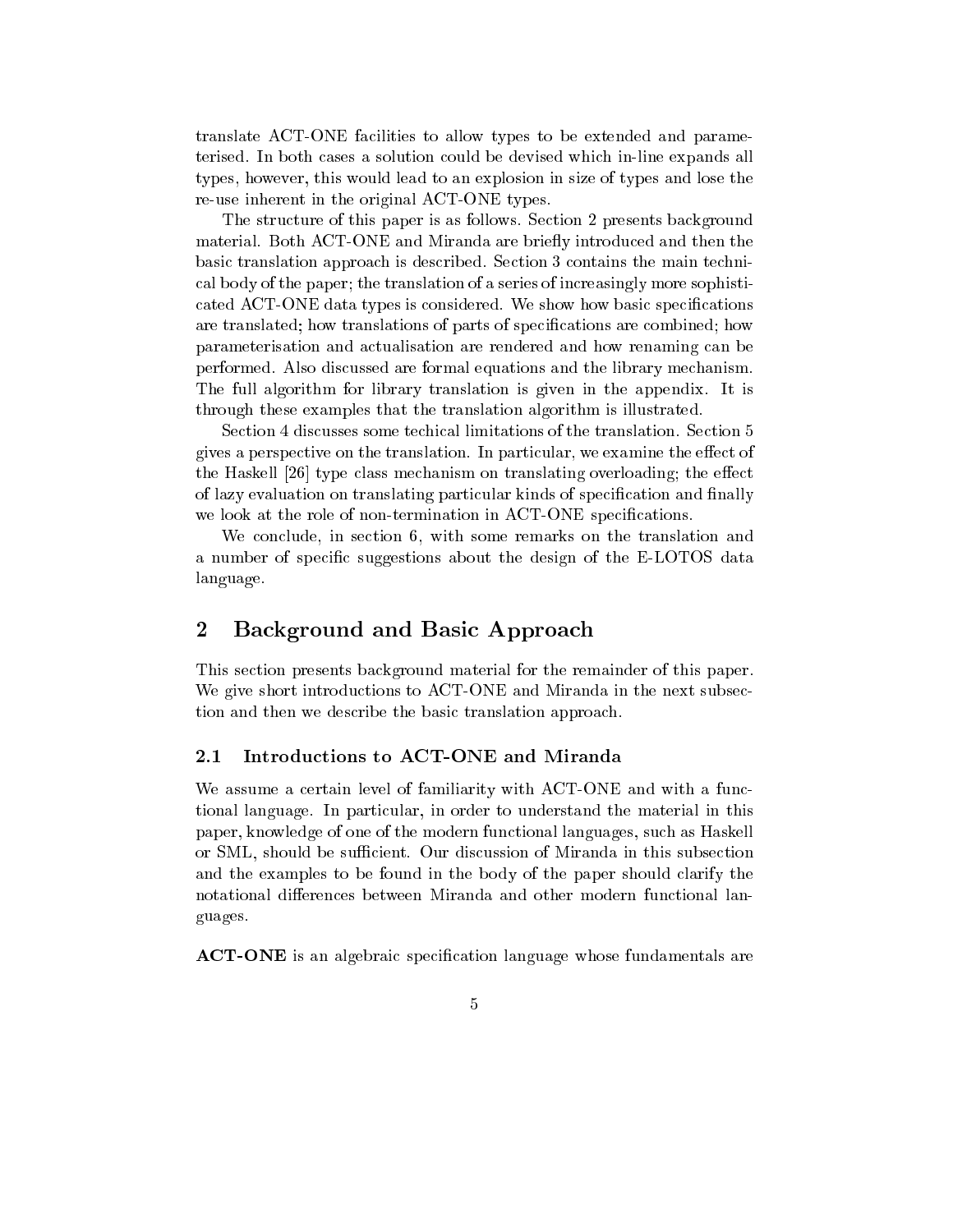fully described in [8]. A number of LOTOS oriented introductions to the language have also been given and can be found in [1], [3], [6]. The semantic model for an ACT-ONE specification is a many sorted algebra, data operations being defined as functions over terms in the algebra. An *initial algebra* semantics is employed.

ACT-ONE sorts are defined by a signature and a set of equations. For example, the natural numbers can be defined as follows:

```
type Nat numbers is
     sorts nat
     opns zero: -> nat
           succ: nat -> nat
           plus: nat, nat -> nat
     eqns forall x, y:nat
           ofsort nat
           plus(x, zero) = x;plus(x, succ(y)) = succ(plus(x, y));
```
### endtype

The sort names, here just 'nat', and operations, here 'zero', 'succ' and `plus', together comprise the signature of the data type. The algebra of this data type contains terms constructed by composing the operations of the data type arbitrarily according to their input and output types. The equations of the data type define equality between terms generated from the signature.

In addition to basic algebraic definitions of the form above, ACT-ONE offers facilities to structure and refine specifications. Mechanisms are provided for incrementally extending data types (also called *combining specifi*cations), renaming data types, defining parameterised (generic) data types, actualizing parameterised data types and reusing data types defined in a *library*. The reader is referred to the literature  $[1]$ ,  $[3]$ ,  $[6]$  for details of these facilities. Section 3 of this paper will consider typical examples of each of these facilities.

Miranda is a lazy functional language which enables both polymorphic and higher order functions to be defined and employs lazy evaluation of expressions. The language contains a rich set of programming features, including built-in data types (numbers, characters, tuples, lists, etc.), algebraic and abstract data types and modules. Although this spectrum of features is highly relevant to the definition of the E-LOTOS data language, we only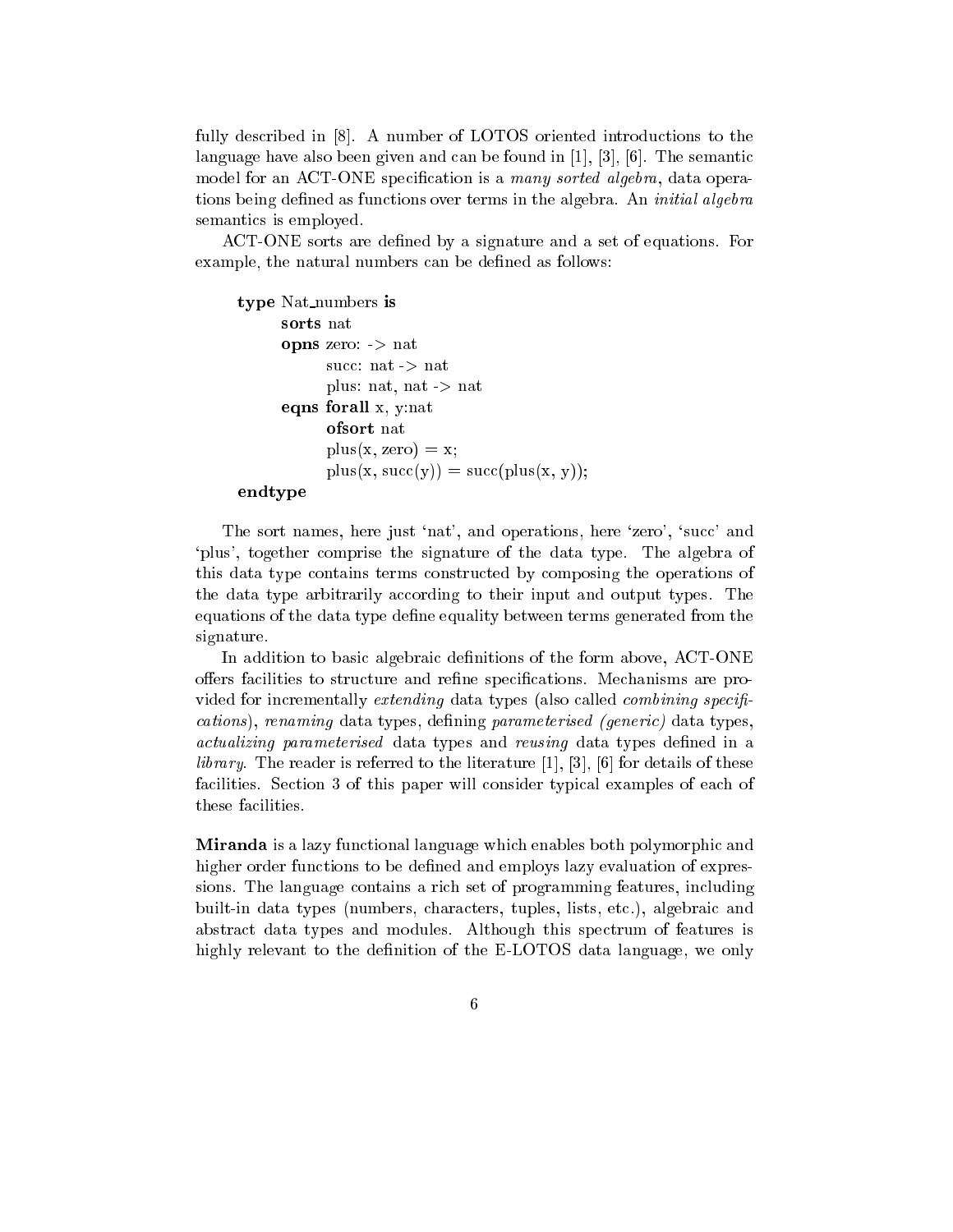in fact use a subset of these features in our translation. In particular, the translation interprets ACT-ONE denitions using Miranda Algebraic Types (MATs) (we will refer to these explicitly as Miranda Algebraic Types in order to avoid confusion with the algebraic type concept as embodied in ACT-ONE), functions over these types and modules. We consider these constructs in turn.

Miranda Algebraic Types. As an illustration of Miranda algebraic types and functions over MATs, the following is the definition of a natural number queue in Miranda:

```
queue ::= Create | Add nat queue
first :: queue -> nat
first Create = 0first (Add x Create) = xfirst (Add x (Add y z)) = first (Add y z)
remove :: queue -> queue
remove Create = Create
remove (Add x Create) = Create
remove (Add x Created) = Created
remove (Add x (Add y z)) = Add x (remove (Add y z))
```
The description is divided into a MAT definition and the definition of two functions over the MAT: first and remove. The former of these defines a recursive data type, which means that elements of the type Queue can either be of the form Create or  $(Add n q)$ , where n::nat and q::queue. For example, a typical value of this type is: Add 5 (Add 6 Create) which is a queue of two items, whose "first" element is  $6$ . Create and Add are constructors for the data type and are distinguished from other identifiers by starting with a capital letter.

Each function is defined by its type and equations, but, in contrast to the situation with ACT-ONE, these equations have a clear evaluational interpretation. For example, the rules are always applied as rewrite rules from top to bottom, thus resolving any non-determinism arising from overlapping patterns. As an illustration of this, we could rewrite the above rules for first as follows:

```
first :: queue -> nat
first Create = 0
first (Add x Create) = xfirst (Add x w) = first w
```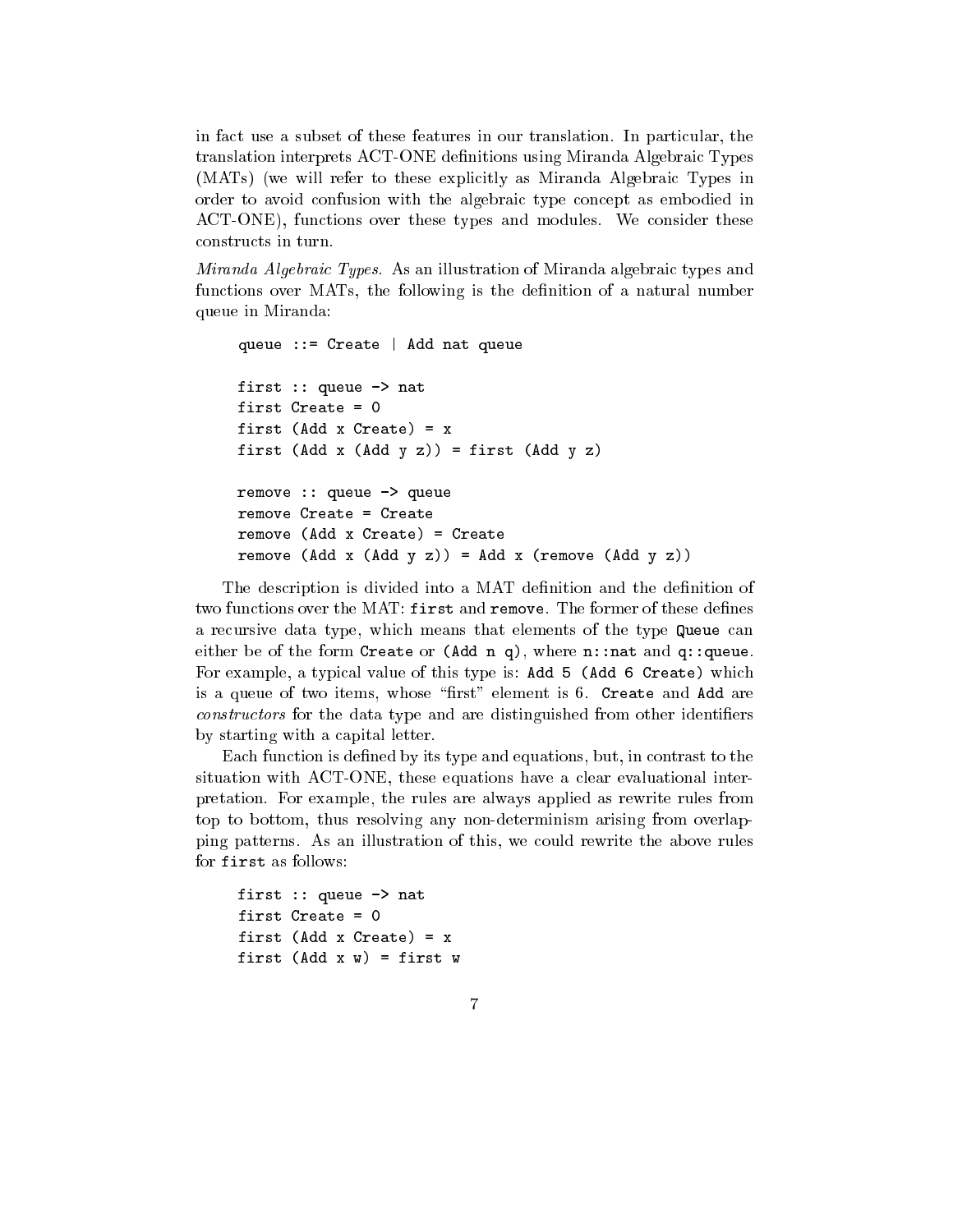Although, the last two rules now have overlapping patterns, the top to bottom order of application of rules prevents non-determinism from arising.

In order to avoid confusion we will use the term *operation* to apply specifically to ACT-ONE operations, while the terms constructors and functions are used in the Miranda context. Thus, we will not speak of operations in the Miranda context.

*Modules*. Miranda definitions are collected together in files or *scripts* and the module mechanism supports the inclusion of one script in another. The effect of inclusion is to make the definitions in the included file visible within the including file.

The directive specifying inclusion is exemplified by:

"include "ant.m" %include "ant.m"

The basic mechanism is extended in three ways.

• On inclusion, definitions can be hidden  $(-$  dove) or 'renamed' (wombat/fish), thus,

%include "ant.m" wombat/fish -dove

 $\bullet$  A script can control exactly which definitions are exported, the default being only those in the script itself. For instance,

%export + wombat

specifies that together with the definitions in the file  $(+)$ , wombat will be exported.

• Modules can be parameterised by adding a *\**free declaration. \*free is followed by a signature containing type and function declarations; on inclusion, these parameters must be bound to actual types and values. Examples follow in section 3.

Miranda modules are sensible units of program code, which can be interpreted independently of each other. Low level textual insertion (with no syntactic or other restrictions) is provided by the directive:

%insert "filename"

For introductions to Miranda, we once again refer the reader to the literature: [23], [22].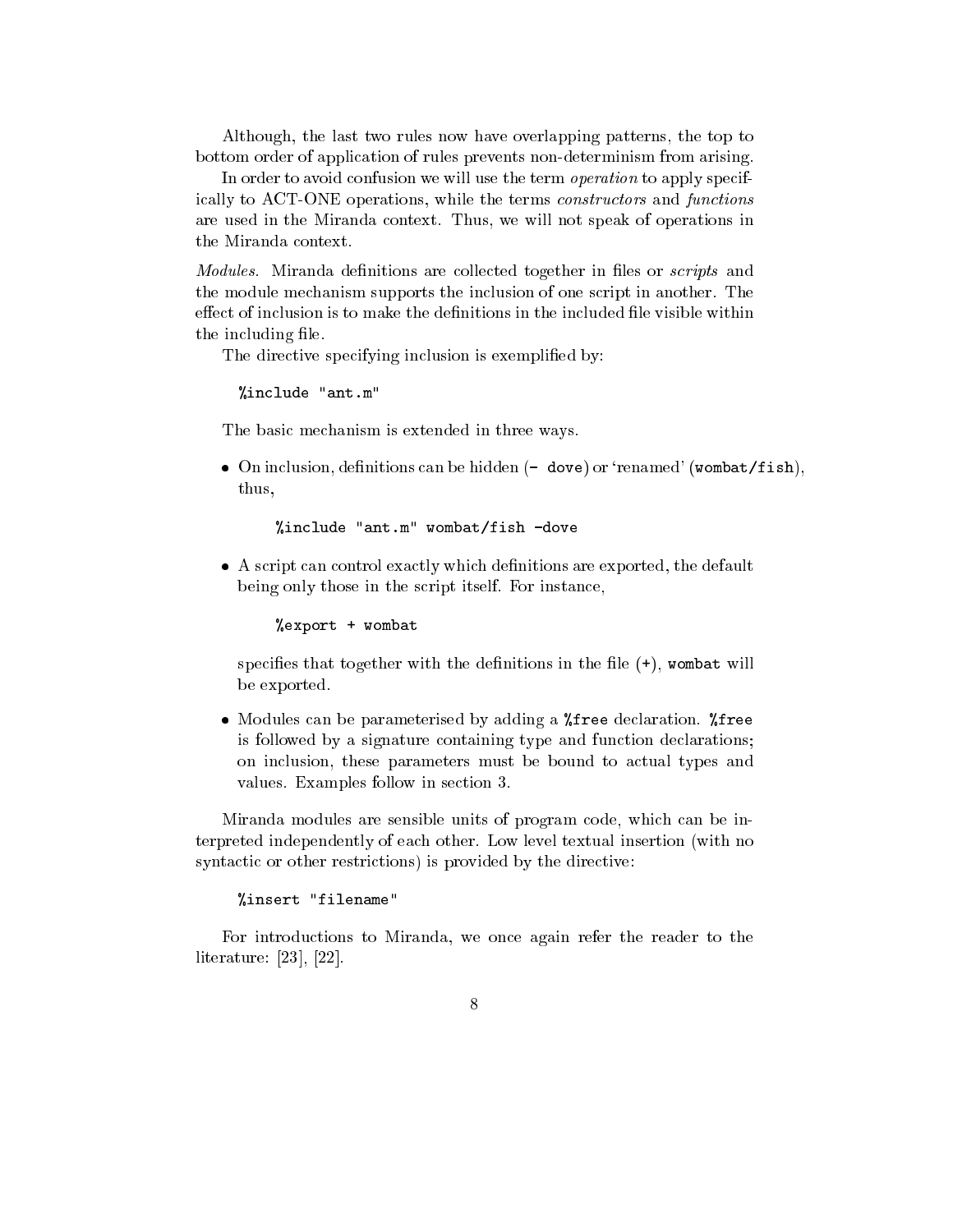#### $2.2$ The Basic Translation

The translation mechanism is implemented as a suite of Miranda programs. First, an abstract syntax is given for ACT-ONE as a set of Miranda algebraic types; this is a standard way to describe language syntax and closely relates to BNF. Since an abstract syntax is used, it is assumed that in order to resolve issues of precedence the ACT-ONE specications are fully parenthesised.

The translator interprets ACT-ONE programs expressed in this abstract syntax. The heart of the translation is a set of Miranda functions which maps each ACT-ONE syntactic form into a portion of Miranda script. Thus, the translation has a denotational flavour, in which the denotation generated is a Miranda script. Implementation of the translation is fully described in [2].

Implicit in the translation is the interpretation of ACT-ONE equations as rewrite rules with a particular orientation. This immediately constrains the generality of the translation. In particular, ACT-ONE equations that do not adhere to such an orientation are not translated meaningfully.

#### 3 Examples of translation

The aim of this section is show how LOTOS data types (represented in ACT-ONE) can be translated into Miranda. The section begins with a translation of basic data types taken from [15], then progresses on to more interesting examples found in [14]. A summary of the methods used is given at the end of the section.

Miranda algebraic types and functions are used to represent the ACT-ONE data types. To form these algebraic types it is necessary to identify the constructors of ACT-ONE types. One way to do this is to use a heuristic, such as treating all operators with no equations as constructors and the rest as non-constructors. This would not be sufficient though because, as we will see in Section 3.2 it is possible for constructors to have associated equations, so we would include operators that appear within patterns in the left hand side of an equation as constructors as well. In cases where equations for an operation are given in a different type to that of its signature, this heuristic may fail, identifying a non-constructor as a constructor. Garavel, [9], accepts that strategies exist to identify constructors, but for ease of implementation concludes that the specier should identify the constructors themselves, by attaching a special comment. The specier should know what they intend to be the constructors so this does not place any limiting constraint.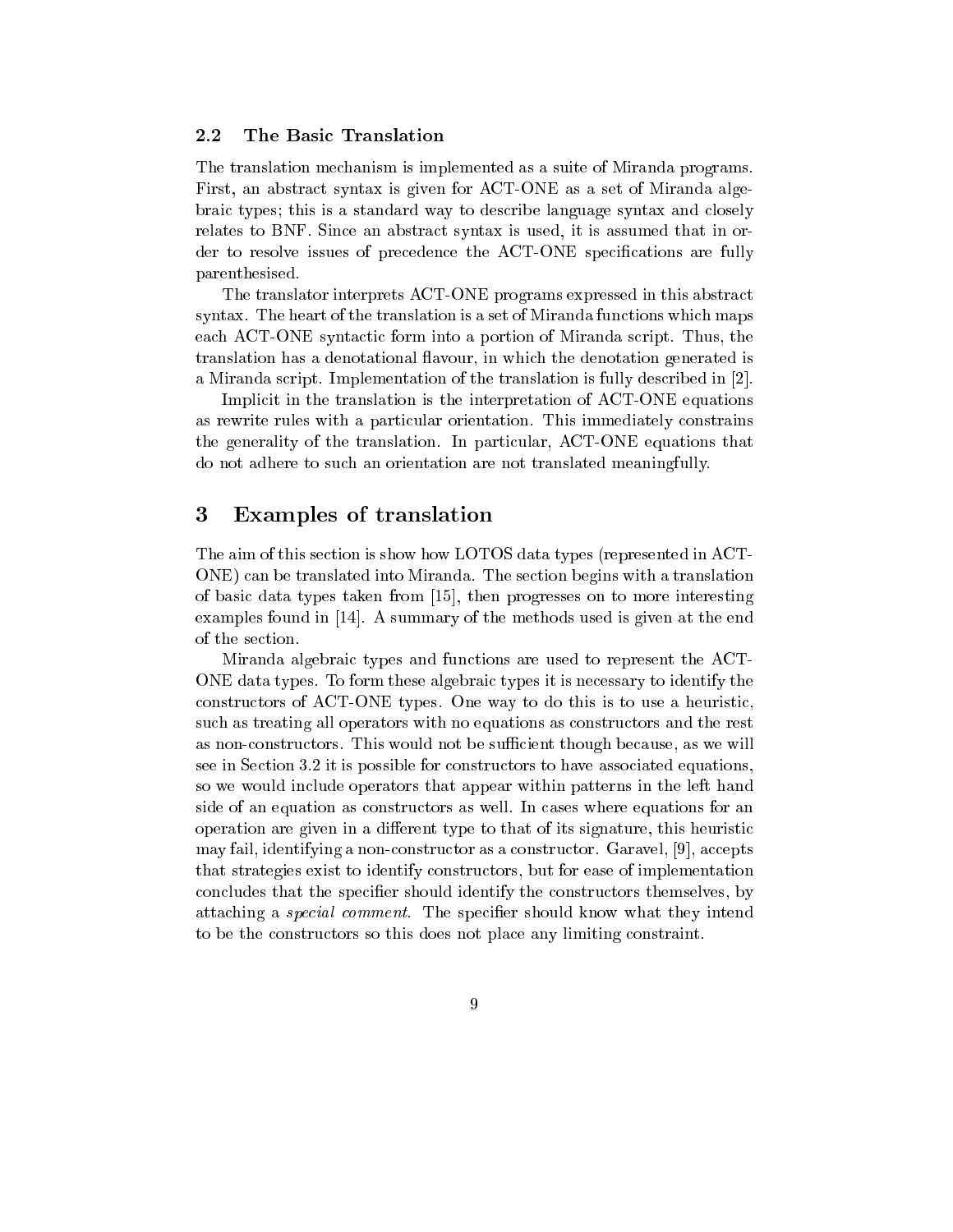Given that ACT-ONE data types are abstract data types, it might be expected that they would translate neatly into Miranda's abstract type mechanism abstype, unfortunately there are some incompatibilities between their different interpretation of abstract data types. In LOTOS it is possible to distribute the operations associated to a sort across a number of data types, whereas in Miranda they must all appear in the same abstype definition. For this reason the ACT-ONE data types are translated into basic Miranda types; it would not be hard to convert the types into the abstype form.

Our translation makes some initial assumptions about the data types input:

- 1. The equations when used as rewrite rules are:
	- (a) Con
	uent [5]
	- (b) Terminating [5]
- 2. All the constructors of a sort must be defined in the same data type
- 3. The constructors of a sort must be defined explicitly. This is done using a special comment (\*! constructor \*) immediately after the operation declaration. This is consistent with Garavel's suggestion mentioned earlier.
- 4. There is no overloading of sorts and operations.
- 5. None of the sorts or operations may be a Miranda reserved word.
- 6. The equations are given in a prefix form.

These constraints limit the expressiveness of ACT-ONE. However 3, 4, 5 and 6 are pragmatic constraints which do not affect the generality of translation, i.e. they are not really limiting ACT-ONE. In particular the fourth assumption is not restrictive since we assume that ACT-ONE data types have been transformed by replacing overloaded names with unique identiers. A more general solution whereby the overloading is preserved through the translation will be discussed in Section 5 when we consider Haskell types classes.

However, assumptions 1 and 2 do restrict the class of ACT-ONE data types that can be translated. The first assumption is necessary in order to enable the data types to be viewed as rewrite rules in a Miranda setting. The second assumption is not as fundamental as the first; it can be relaxed,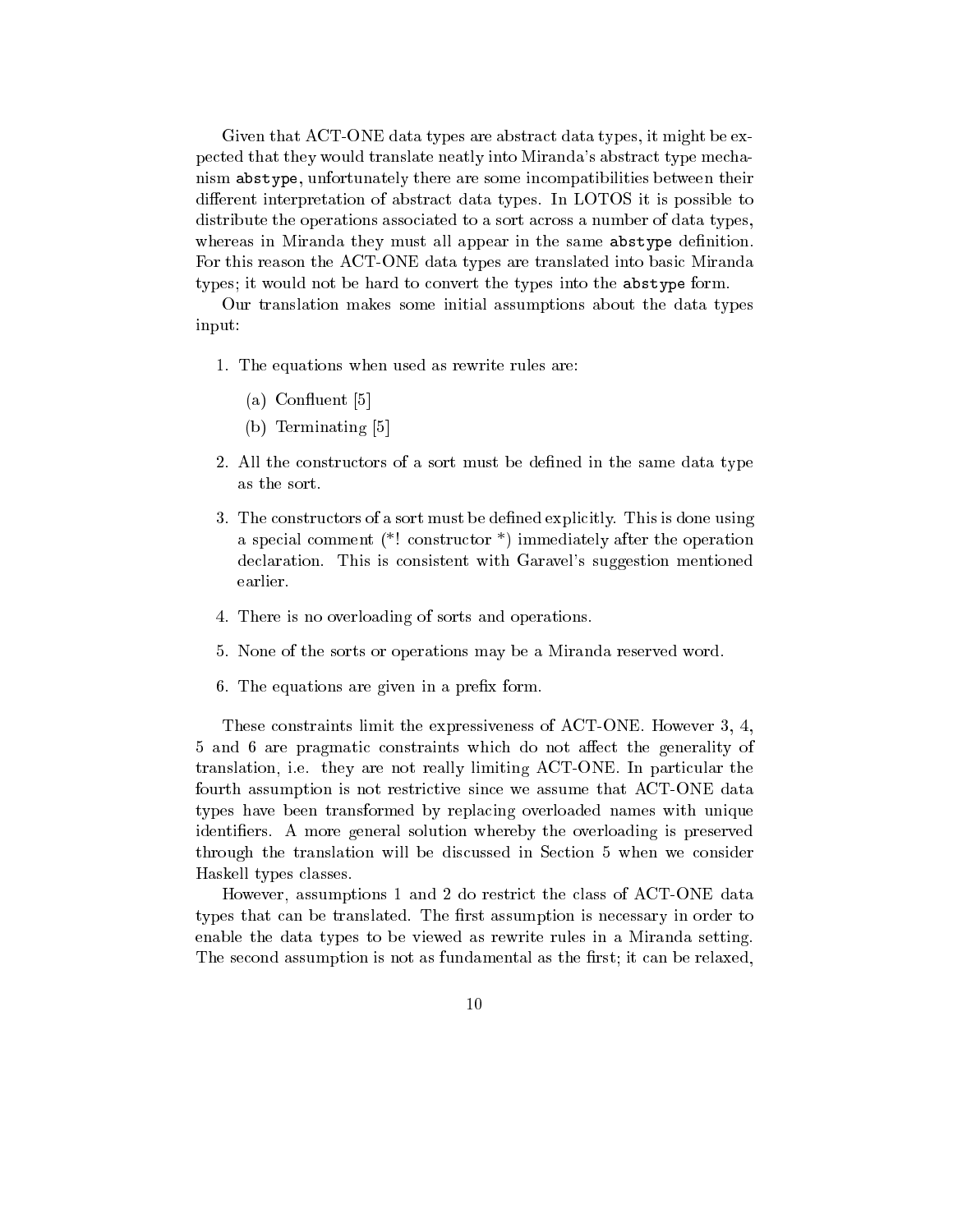although any translation of an example which falls in this category would be messy and considerably more complex, requiring extensive rewriting of files. These two assumptions are in fact constraints typically applied by current LOTOS tools such as, LOLA [4] and SMILE [7], SDL tools such as, RASTA [17] and in the literature, [9].

### 3.1 Basic non-parameterised specifications

The first example of our translation is a specification of natural numbers.

```
type Nat numbers is
     sorts nat
     opns zero: \rightarrow nat (*! constructor *)
            succ: nat \rightarrow nat (*! constructor *)
            plus: nat, nat -> nat
     eqns forall x, y:nat
            ofsort nat
            plus(x, zero) = x;plus(x, succ(y)) = succ(plus(x, y));
```

```
endtype
```
'succ' and 'zero' have been flagged as constructors. It is not hard to verify this is consistent with the heuristic discussed at the start of this section, and indeed we can also observe that `plus' is a function dened over the sort `nat'. In Miranda these defined functions are modelled using Miranda functions. The signature of plus maps neatly to a function signature and the equations to function definitions. Using these ideas the following translation is given:

```
nat ::= Zero | Succ nat
plus :: nat -> nat -> nat
plus x Zero = x
plus x (Succ y) = Succ (plus x y)
```
The type of Succ and Zero has been extracted from the signature of the ACT-ONE data type to produce a Miranda algebraic type, whereas plus has been constructed, as previously described, as a Miranda function.

It is usual for Miranda functions to be written in curried form. A curried function is a function that takes its arguments one at a time, so a function of two arguments would have the type: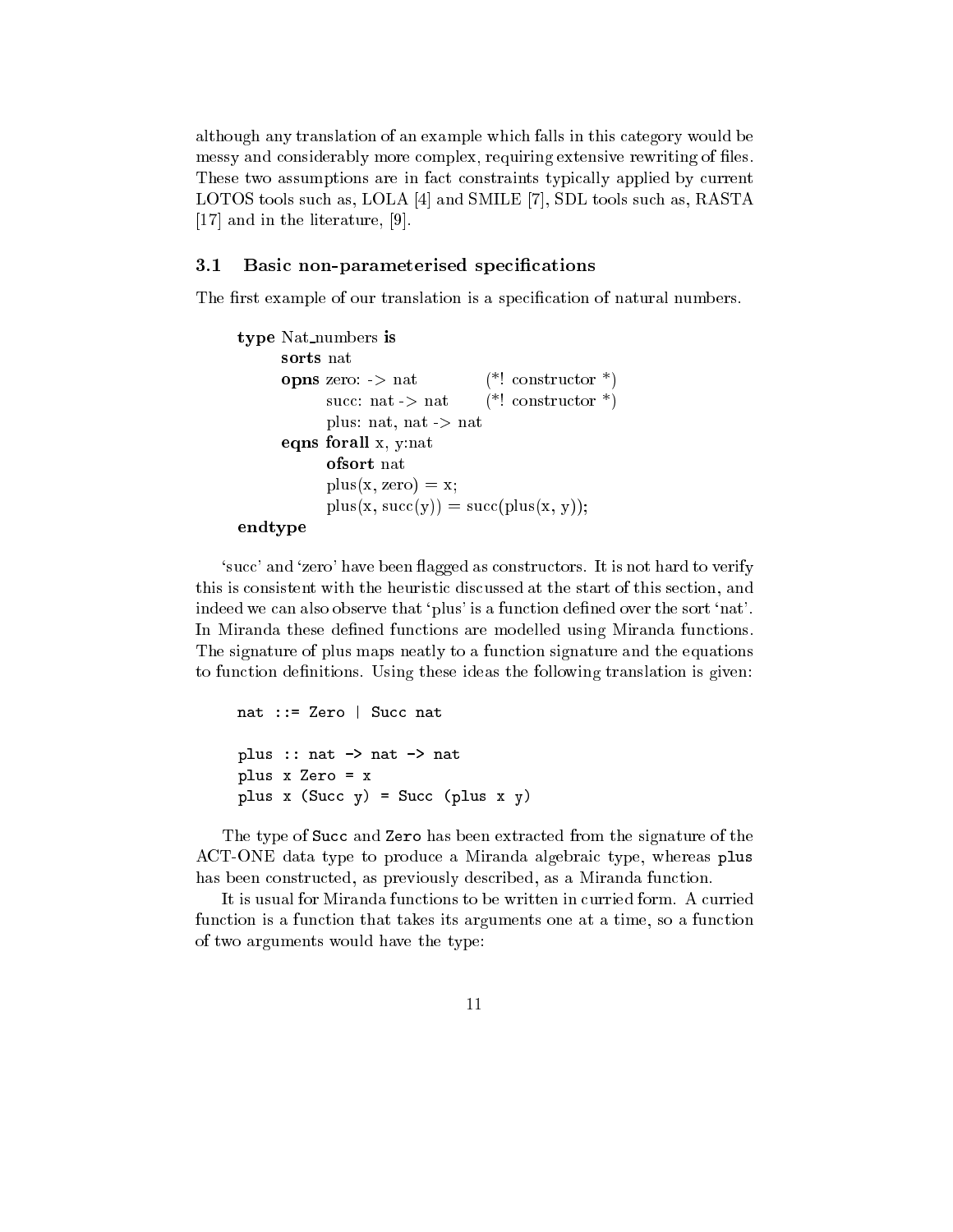$t1 - > t2 - > t$ 

In contrast the types of the corresponding uncurried form would be:

 $(t1, t2) \rightarrow t$ 

It is trivial to convert between the two notations. However in Miranda we use curried functions as they allow partial function application, see [24, 22], hence its use in the translation despite the ACT-ONE equations being in an uncurried form.

We see that the Miranda definitions differ only syntactically from the ACT-ONE definitions, demonstrating the directness of the translation; this is true of most simple ACT-ONE data types.

Although no example has been given that includes premisses with the equations it should be clear that a premiss translates into a Miranda style if test (or guard) in which a list of premisses is treated as a conjunction.

#### 3.2 Non-free constructors

Normally different constructor terms denote different values, we now meet an example where this is not the case.

```
type Switch is
     sorts switch
     opns on:->switch (*! constructor *)
           not:switch->switch (*! constructor *)
     eqns forall x:switch
           ofsort switch
           not(not(x)) = x;endtype
```
This can be translated into Miranda in the usual way except the equation is translated into a law:

```
switch := 0n | Not switch
Not (Not x) => x
```
Unfortunately laws are an obsolete feature of Miranda and are likely to be unsupported in later versions, so it is necessary to find an alternative. [23] provides a way of removing laws whilst keeping the overall meaning: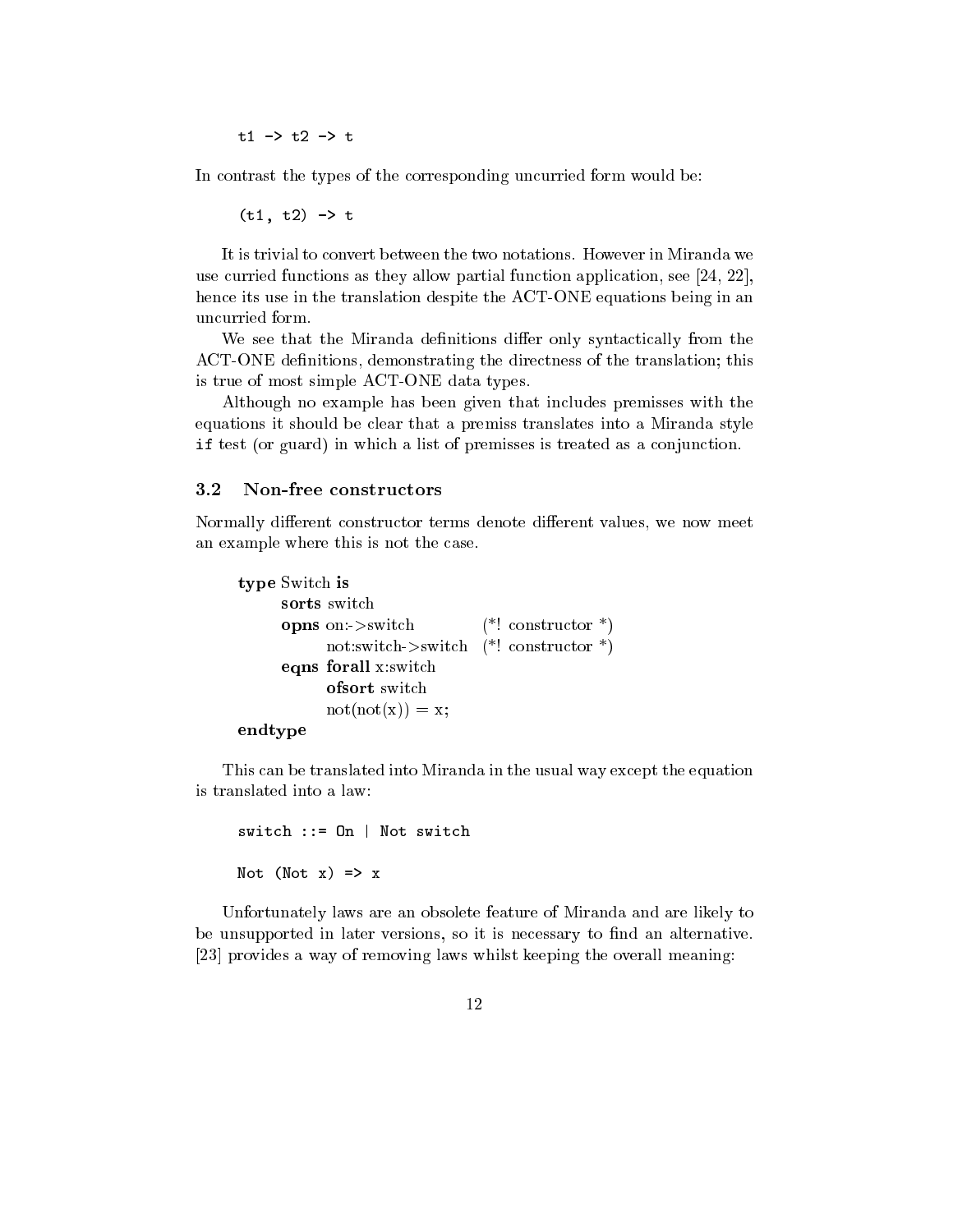- 1. Throughout the script (including the rhs of the laws) replace all righthand-side occurrences of the lawful constructors by the associated function names. Only the 'left-hand-side' uses of the constructor, i.e. in pattern matching, are left alone.
- 2. Turn each law into a function definition, by replacing the outermost occurrence of the constructor on the lhs of the law by the associated function name, and replacing each  $\Rightarrow$  by  $\equiv$ . We must also add a last case to the function definition, stating that its result is equal to a call of its associated constructor on the same arguments if no earlier case applies.

This is in fact the way the laws were implemented in Miranda. If we perform the algorithm on the above example, we produce the following code:

```
switch ::= On | Not switch
not (Not x) = xnot = Not
```
### 3.3 Combination of specifications

This is a feature of LOTOS which allows data types to be formed from other data types, through inheritance. The second assumption at the beginning of the section disallows the introduction of constructors into a sort outside the type the sort is defined in, thus when inheriting a sort we can only extend the sort by adding extra non-constructor operations. For example we can create `Enriched nat':

```
type Enriched nat is Nat numbers
     opns times:nat, nat -> nat
     eqns forall x, y: nat
           ofsort nat
           times(x, zero) = x;times(x, succ(y)) = plus(x, times(x, y));
```
endtype

where 'Nat numbers' has already been defined. Thus this translates into the following Miranda:

```
times :: nat -> nat -> nat
times x Zero = x
times x (Succ y) = plus x (times x y)
```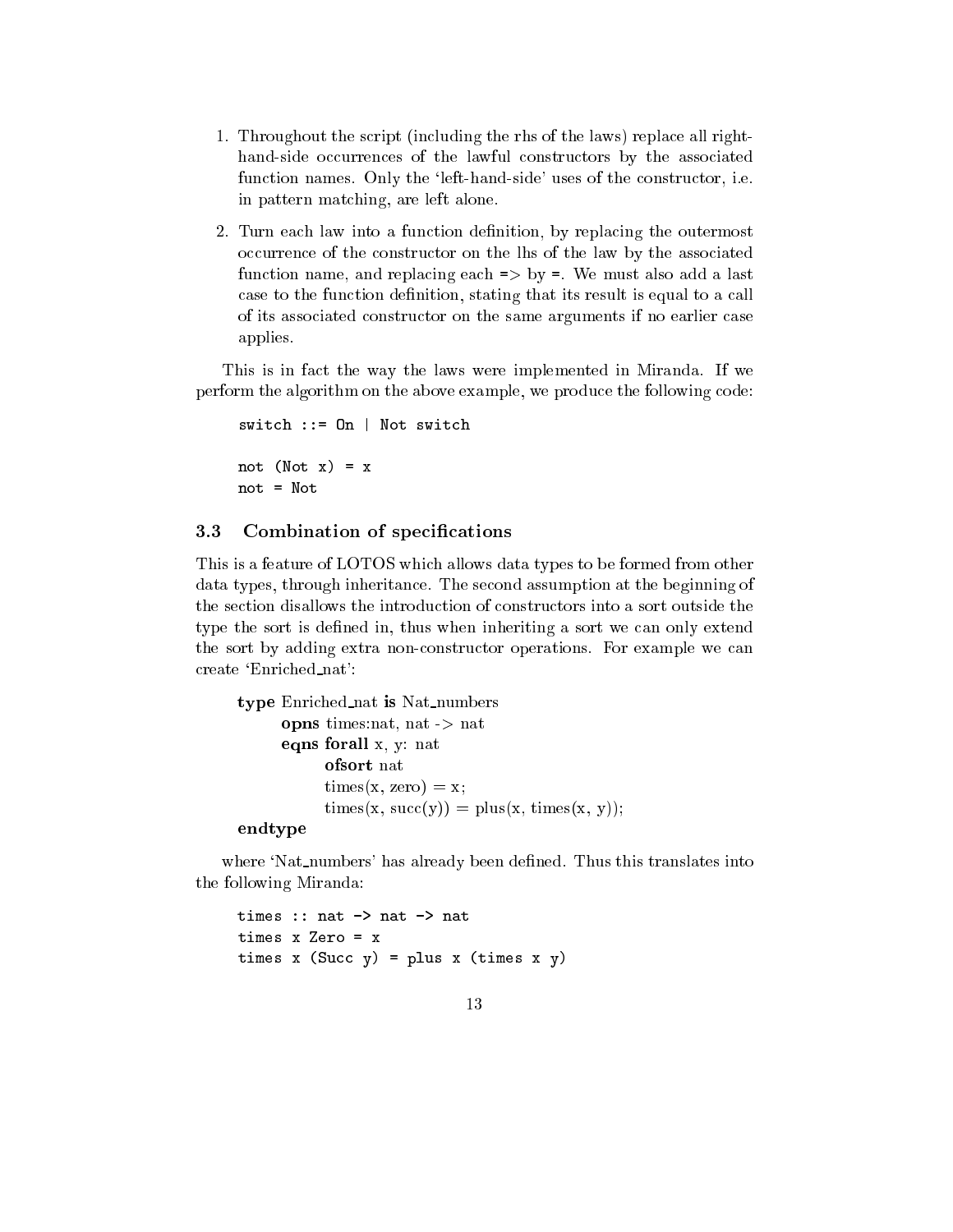Given that the above ACT-ONE type requires 'Nat numbers' it is selfevident that the translation will require the translation of 'Nat numbers'. One way to implement this in Miranda is to place 'Nat\_numbers' in a module, which is implemented in Miranda as a file. The file would then be *%*included at the beginning of the `Enriched nat' translation. It turns out that this use of modules is convenient for other parts of the translation and so in general each LOTOS type is translated into a module of its own. This could be expected because as we have already suggested LOTOS types are very much like modules.

`Enriched nat' extends the use of the sort `nat', we now look at an example that uses 'nat' rather than extending it. A queue of natural numbers is an example of this:

```
type Nat_number_queue is Nat_numbers
      sorts queue
      opns create: > queue (*! constructor *)
            add: nat, queue \rightarrow queue (*! constructor *)
            first: queue \rightarrow nat
            remove: queue -> queue
      eqns forall x, y: nat, z: queue
            ofsort nat
            first(create) = zero;first(add(x, create)) = x;first(add(x, add(y, z))) = first(add(y, z));ofsort queue
            remove(create) = create;remove(add(x, create)) = create;remove(\text{add}(x, \text{add}(y, z))) = \text{add}(x, \text{remove}(\text{add}(y, z)));
```
### endtype

We translate this directly into the following Miranda:

```
queue ::= Create | Add nat queue
first :: queue -> nat
first Create = Zero
first (Add x Create) = xfirst (Add x (Add y z)) = first (Add y z)
remove :: queue -> queue
```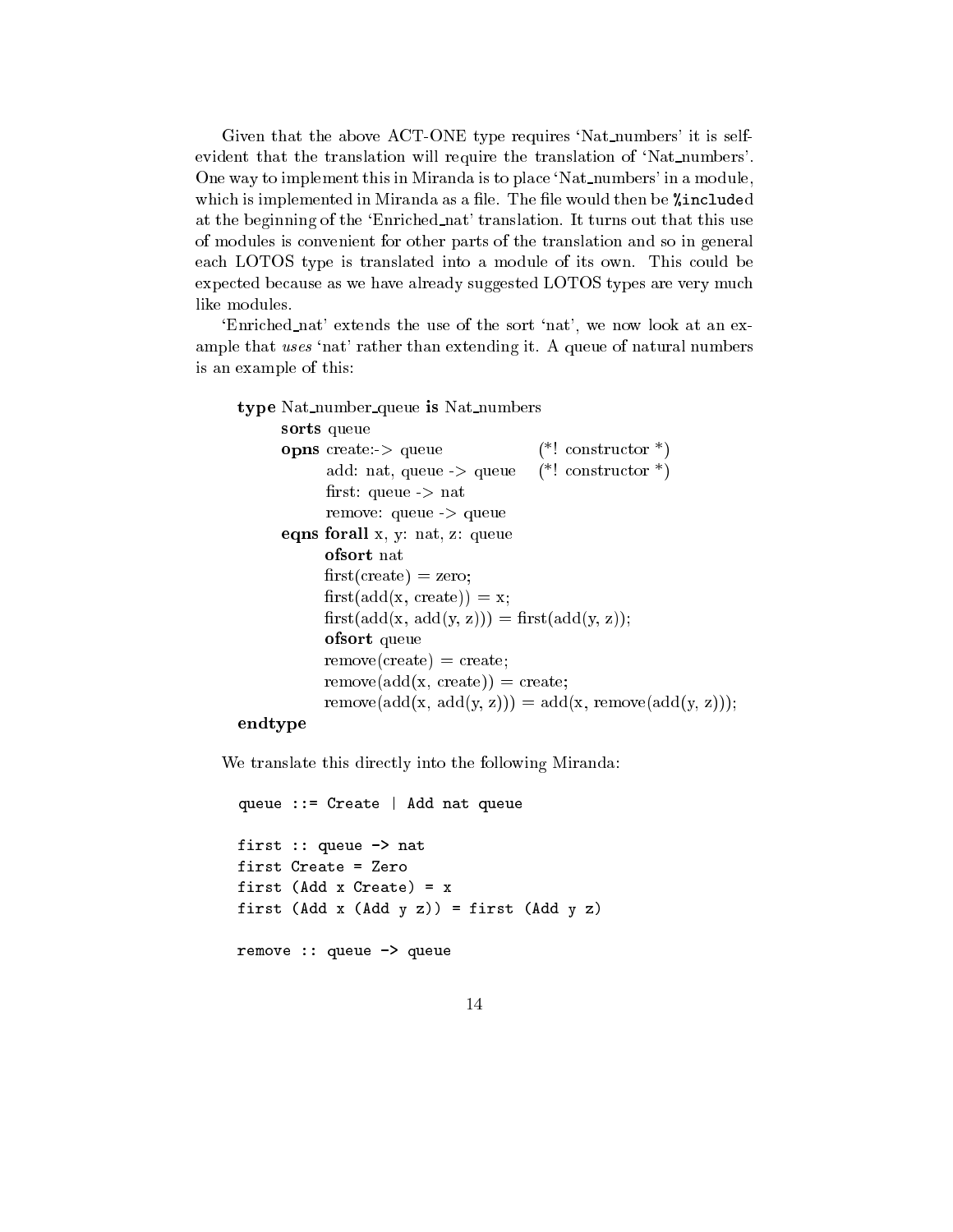```
remove Create = Createremove (Add x Create) = Create
remove (Add x (Add y z)) = Add x (remove (Add y z))
```
where the translation of 'Nat numbers' is an imported module.

#### 3.4 Parameterisation of specifications

This feature of LOTOS allows polymorphic data types to be dened, for example a queue. The type of queue is parametrically polymorphic because its elements may take any type. The following ACT-ONE data type is one method to define a queue in LOTOS:

```
type Queue is
     formalsorts data
     formalopns d0: > data
     sorts queue
     opns create:-> queue (*) constructor *)
           add: data, queue \rightarrow queue (*) constructor *)
           first: queue \geq data
           remove: queue -> queue
     eqns forall x, y: data, z: queue
           ofsort data
           first(create) = d0;first(add(x, create)) = x;first(add(x, add(y, z)) = first(add(y, z));ofsort queue
           remove(create) = create;remove(add(x, create)) = create;remove(add(x, add(y, z))) = add(x, remove(add(y, z)));
```
### endtype

This type is similar to the 'Nat number queue' but there are some important distinctions which can be highlighted:

- 1. The queue is now no longer of sort `nat' but of sort `data'. The type of data has yet to be established - this is achieved during actualization.
- 2. 'first(create)' is now equal to 'd0', a constant which will be instantiated during actualization, rather than to 'zero'.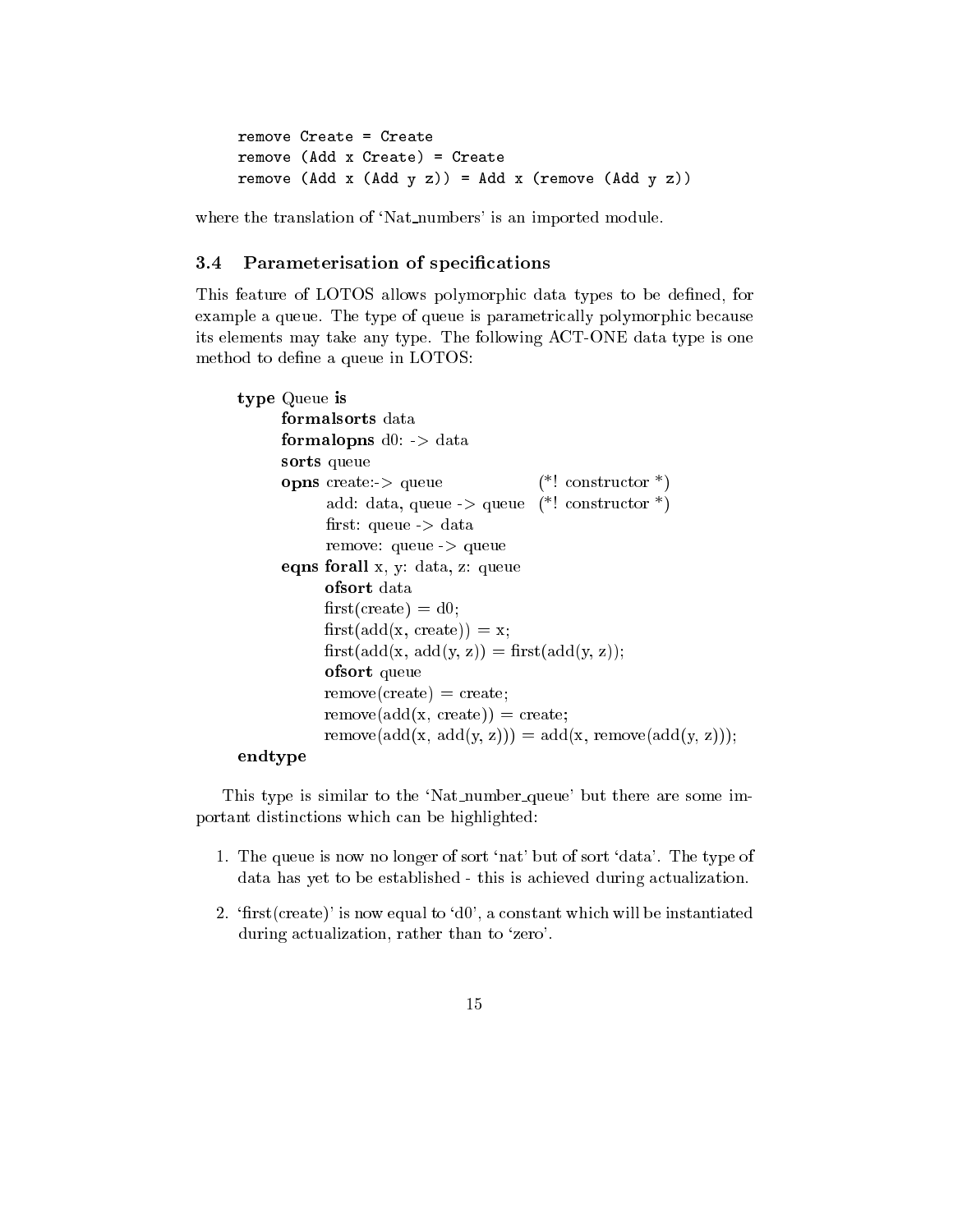This has a number of similarities to Miranda parameterised modules (see [24], 27/4), with 'data' and 'd0' declared  $\lambda$ free and their bindings given at %include time. To take advantage of this, it is necessary to place the translation below in a module (implemented by a file), say, queue.m. A direct translation is then produced:

```
%free { data :: type
        d0 :: data
}
queue ::= Create | Add data queue
first :: queue -> data
first Create = d0
first (Add x Create) = xfirst (Add x (Add y z)) = first (Add y z)
remove :: queue -> queue
remove Create = Create
remove (Add x Create) = Create
remove (Add x Created) = Created
remove (Add x (Add y z)) = Add x (remove (Add y z))
```
Again, as with the ACT-ONE type, the type and definition of d0 are not specied. The bindings for d0 and data will have to be provided later at %include time, which as the next sub-section suggests, is when the type is being actualized.

In Section 5 we discuss an alternative method of translating such parameterised data types using type classes.

### 3.5 Actualisation of parameterised specifications

Parameterised types are instantiated through actualization. For example, the following assigns natural numbers to the items in a queue to form a queue of natural numbers:

type Nat number queue is Queue actualizedby Nat numbers using sortnames nat for data opnnames zero for d0 endtype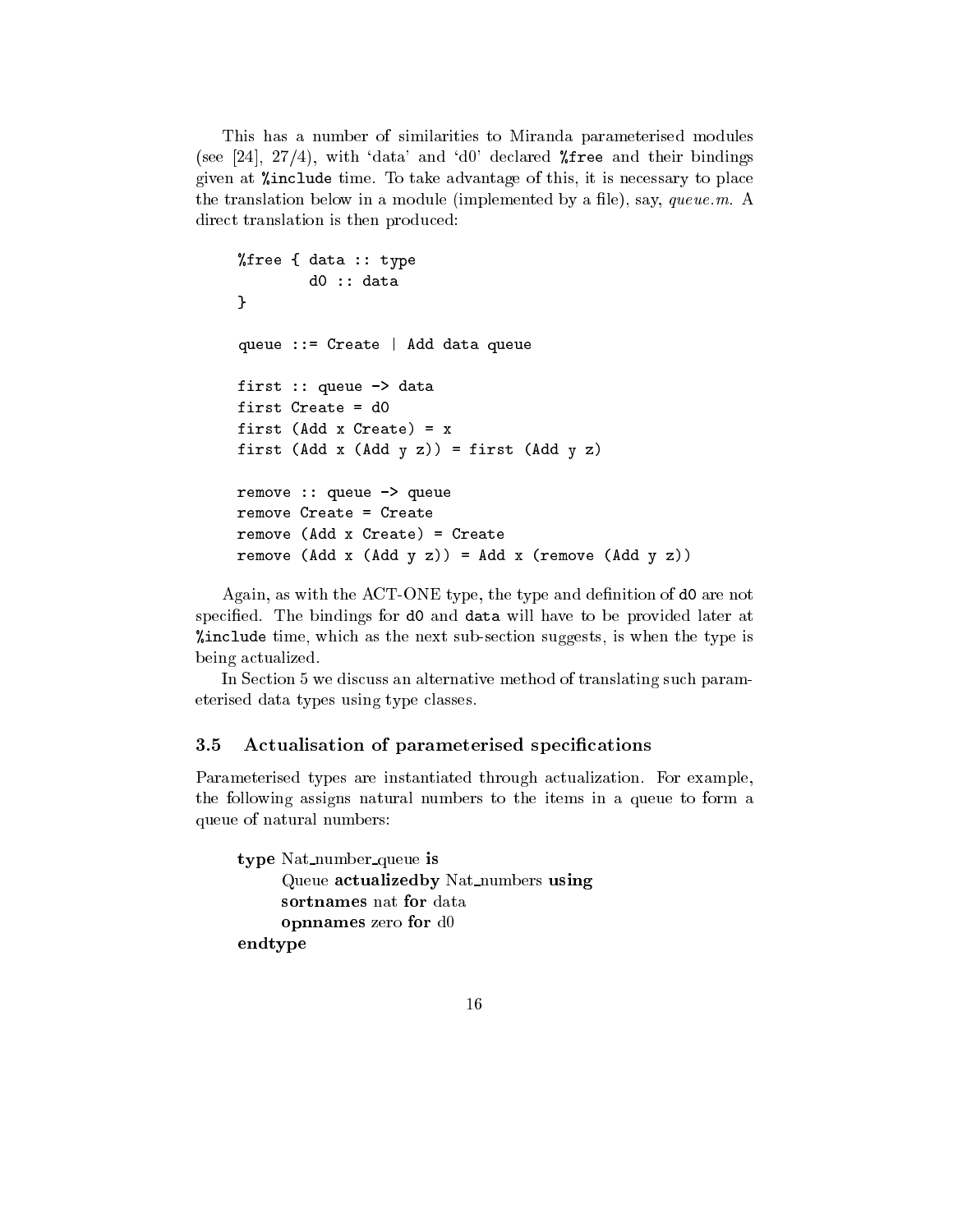The mappings given are required to complement the translation of `Queue', providing the %free bindings for queue.m. This is done by placing the translation:

"include "nat numbers.m"  $\mathbf{v}$  include  $\mathbf{v}$  include  $\mathbf{v}$  include  $\mathbf{v}$  include  $\mathbf{v}$  include  $\mathbf{v}$  include  $\mathbf{v}$  include  $\mathbf{v}$  include  $\mathbf{v}$  include  $\mathbf{v}$  include  $\mathbf{v}$  include  $\mathbf{v}$  include  $\mathbf{v}$  include %include "queue.m" {data == nat; d0 = Zero;}

in a file *nat\_number\_queue.m.* 

Note that the sort of data is provided by using a type synonym whilst the definition of d0 is expressed using definitional equality. More generally, it is always the case that sorts have bindings provided by type synonyms and operations by definitional equalities.

The mechanism given here allows the possibility of actuals themselves depending on other formals.

### 3.6 Renaming of specifications

Another feature that LOTOS incorporates is the renaming of one data type to form another. The example that follows generates a type `Numbers' which is isomorphic to 'Nat\_numbers':

type Numbers is Nat\_numbers renamedby sortnames numbers for nat opnnames nought for zero add for plus

# endtype

Miranda provides no real renaming facility but it is possible to use the aliasing method provided in the modules system (see [24],  $27/3$ ). In this case we produce:

%include "nat\_numbers.m" numbers/nat Nought/Zero add/plus

To illustrate a more complex form of translation of a renamed data type we turn to 'Connection', an example given in the tutorial [15]:

type Connection is Queue renamedby sortnames channel for queue ob jects for data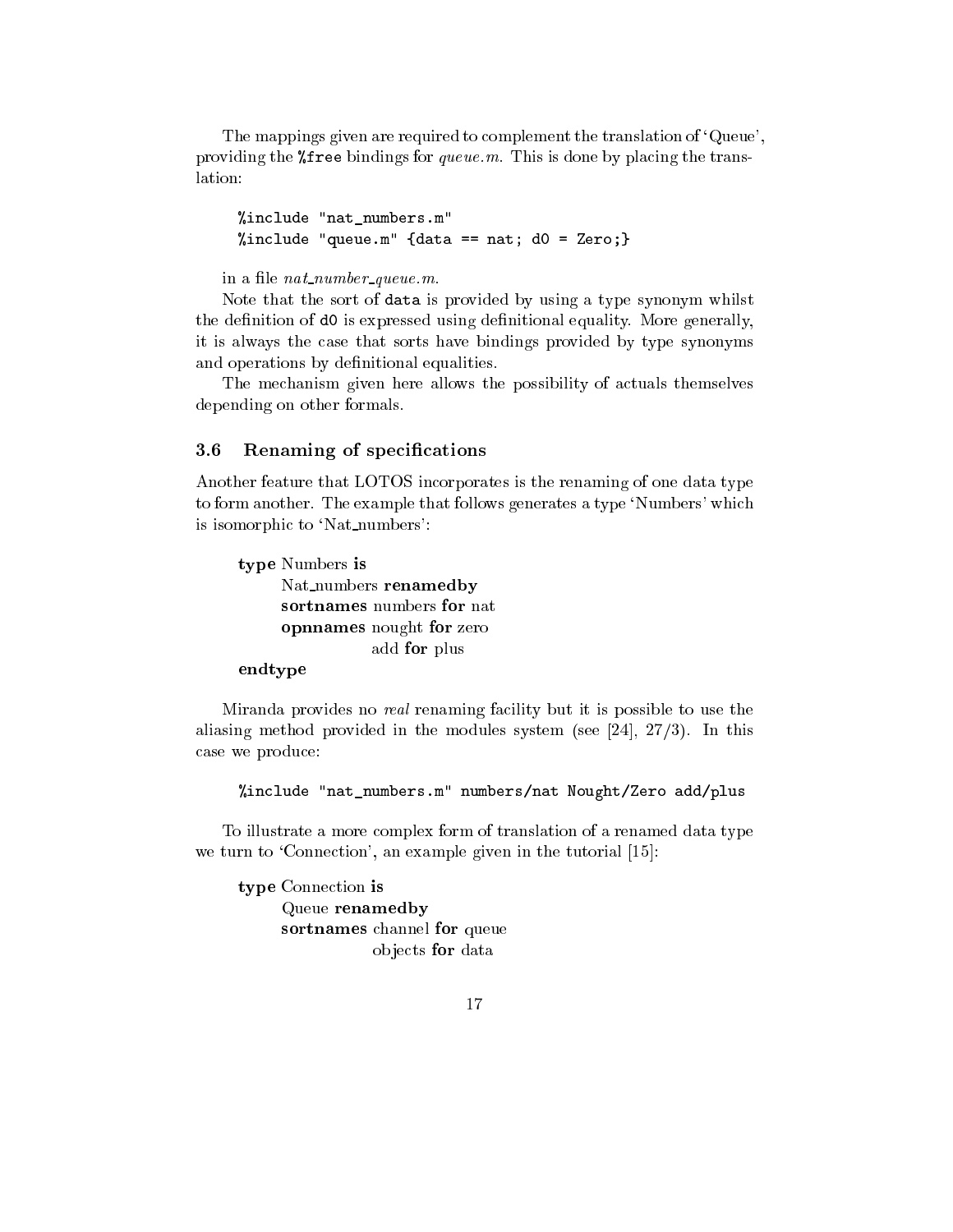# opnnames send for add receive for first

### endtype

This example is more subtle than Numbers. To import the `Queue' module it is necessary to provide the %free bindings but as they are not being actualized in this data type we still require them to be %free, furthermore data needs to be renamed. We achieve these ob jectives with the following

```
%include "queue.m" {data==objects; d0=d0;}
                   Send/Add receive/first channel/queue
%free {
       objects::type;
       d0::objects;
}
```
This translation has the desired effect of renaming the components of the data type, whilst keeping the formal parameters %free. In general a type such as this is translated by first translating the non-formal sorts and operations in the same way as 'Numbers'. Then the  $\frac{1}{6}$  ree bindings for the formal sorts and operations are provided by setting the formal name to itself, except where a renaming occurs in which case the new name is used. The formal sorts and operations still need to be %free, so the %free declaration is copied from Queue.m, replacing the renamed formal sorts and operations by their new names.

#### Introduction of formal equations  $3.7$

The example given below is the first to introduce formal equations:

```
type Fboolean is
     formalopns true : -> fbool
                  not : fbool -> fbool
     formaleqns forall x: fbool
                  ofsort fbool
                  not(not(x)) = x;
```
## endtype

This type requires careful consideration. Let us first consider the translation of the above ACT-ONE type ignoring the equation; we would give the following translation: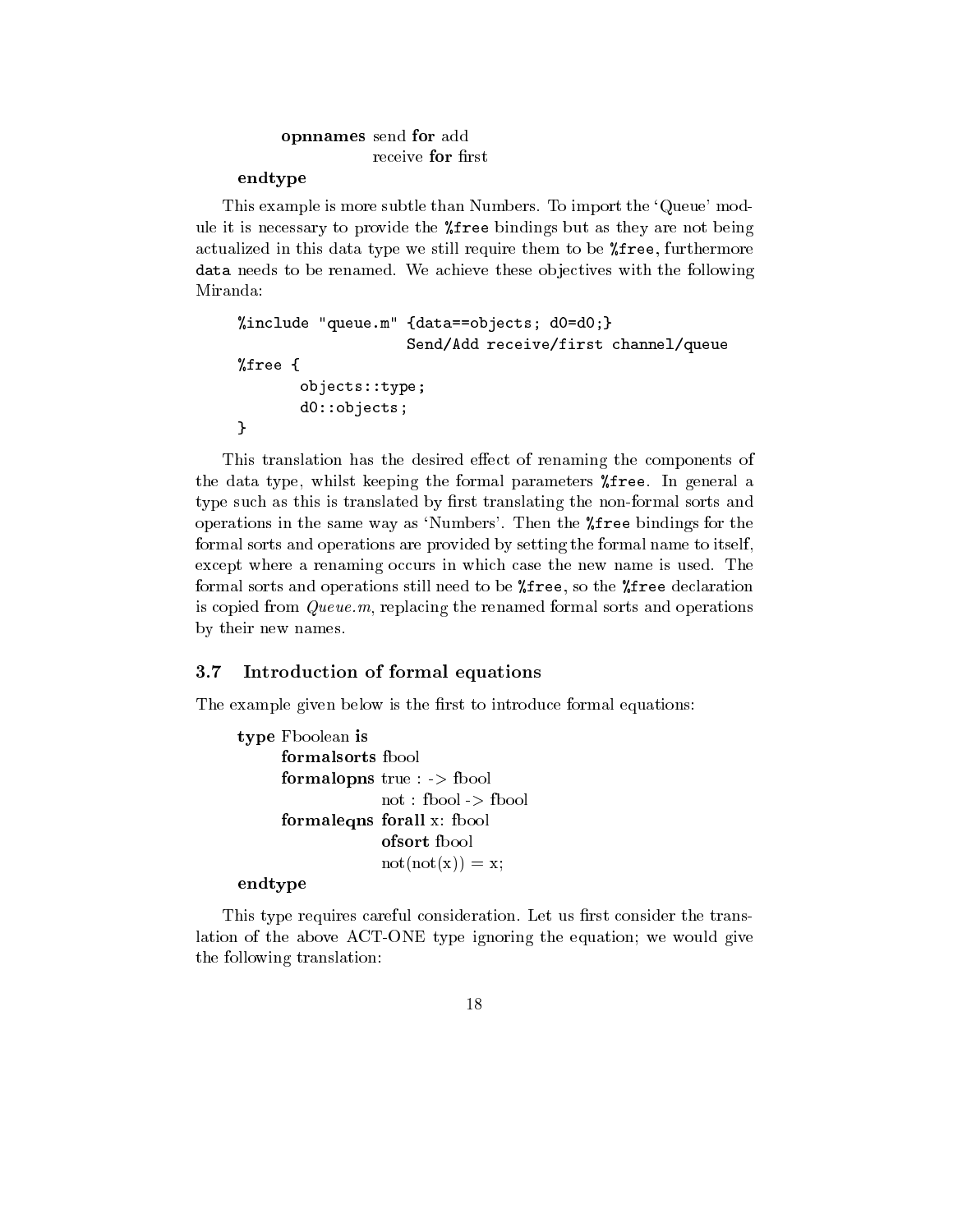```
%free {
       fbool::type;
       true::fbool;
       not::fbool->fbool;
}
```
This is acceptable as it stands, but how do we translate the formal equation? An initial thought may be to treat it as a normal equation but this is obviously wrong because not only has `not' been declared %free (and therefore may have no associated definition in the current script) but when actualized the function would have more than one definition for the same case (one in the module and one in the formal module).

In fact, formal equations should be considered as equations to be satisfied when actualized - a proof obligation - rather than as definitions of equations. For example the following formal equation defines that when multiply is actualized it is true that whatever order its parameters are in the result is unaffected (i.e. multiply is commutative); it is not enough to specify what multiply is, after all, many mathematical operations including  $+$  and  $\times$ would satisfy this constraint:

```
formaleqns forall a, b: nat
             ofsort nat
             multiply(a, b) = multiply(b, a);
```
This links well to predicate calculus where we may use the following to represent the above equation:

$$
\forall x, y : nat. (multiply a b = multiply b a)
$$

A proof is then required that the above equation holds when the equation is actualized. Miranda does not have this powerful system built into it and although it is possible to model the theory in Miranda, for the purpose of translation it is more sensible to place the constraint in a comment and leave it to the specifier to verify that the constraint holds when the type is actualized; this is similar to the way LOTOS deals with the formal equations - no proof is required during actualization. We do not use the built in Miranda commenting system to do this because we want the constraint to be type checked. One way to do this is to write a function that tests the constraint over all possible values in type. This function can be written using a list comprehension (see  $[22]$  for an introduction). For the 'Fboolean' example above we would add the following lines after the %free declaration: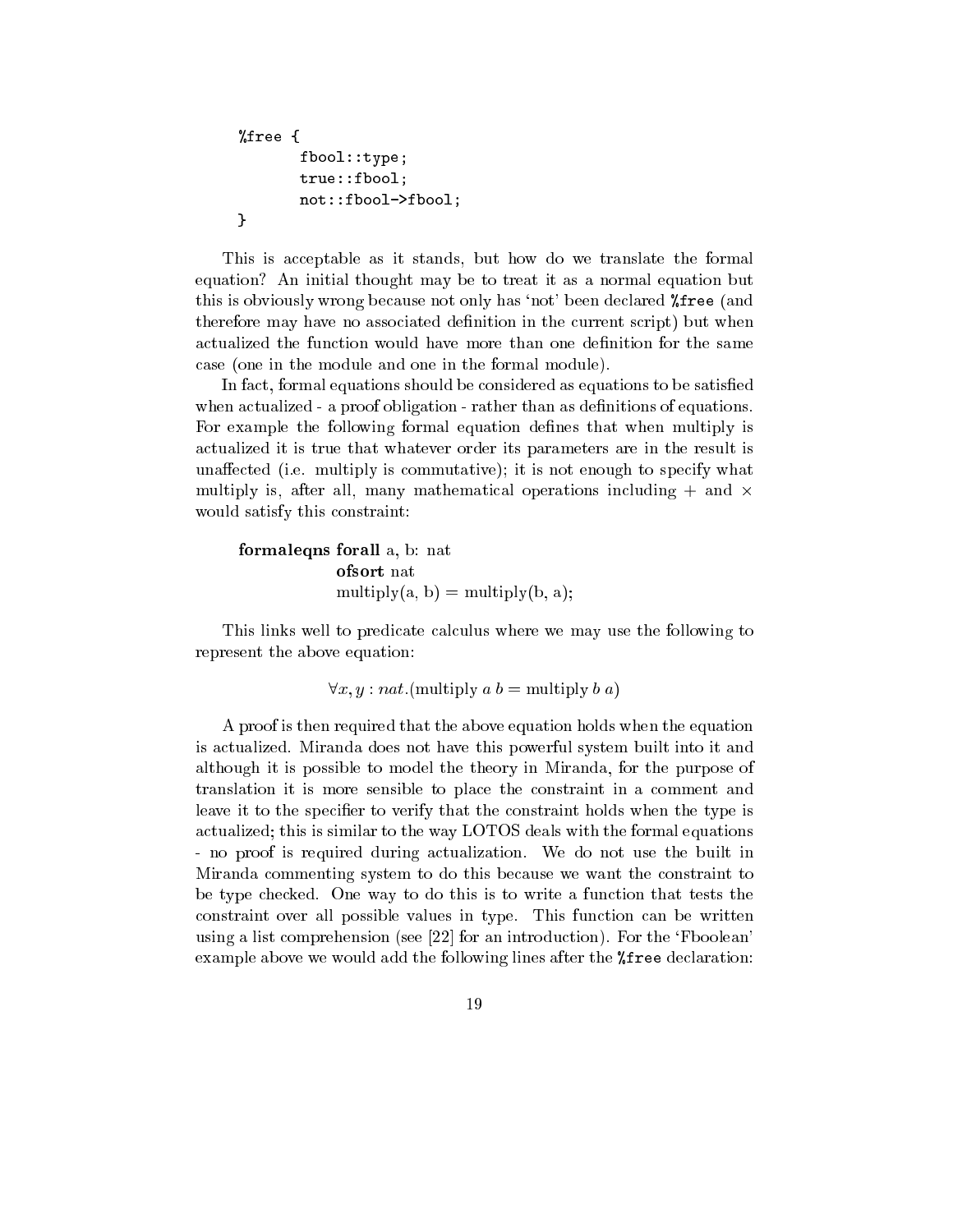enum\_fbool :: [fbool] test\_not1 = and  $[not(not x) = x | x \leftarrow enum_fbool]$ 

Notice that only the type of enum bool is given, where we assume enum bool to be a list of all the possible values of type fbool. For the sake of type checking there is no need to give the definition of **enum** bool, however this can be done during instantiation, although for infinite types test\_not1 would be non-terminating if the constraint did hold.

The next example, 'Element', also has formal equations but this time the equations have premisses:

```
type Element is Fboolean
      formalsorts element
      formalopns e eq, e ne: element, element -> fbool
      formaleqns forall x, y: element
      ofsort element
      e_{\text{eq}}(x, y) = \text{true} \Rightarrow x = y;ofsort fbool
      x = y \implies e\_eq(x, y) = true;e_{\text{ne}}(x, y) = \text{not}(e_{\text{ne}}(x, y));endtype
```
The formal equations can be expressed in predicate calculus as:

 $\forall x, y : element \in \mathbf{eq} \ x \ y = \text{true} \implies x = y) \ \wedge$  $\forall x, y : element.(x = y \implies e\_eq x y = true \land$  $\forall x, y : element \leq (e \neq x, y) = \text{not}(e \neq y))$ 

which, incidentally, is equivalent to:

```
\forall x, y : element. (e\_eq x y = true \iff x = y) \land\forall x, y : element.(e_ne x, y = \text{not}(e \text{eq } x, y))
```
Again we use list comprehension to model the formal equations, but this time we add constraints, so we would represent the equations in this example as follows:

```
enum_element :: [element]
test_e_eq1
    = and [e_eq \times y = true \midx <- enum_element, y <- enum_element, x=y]
```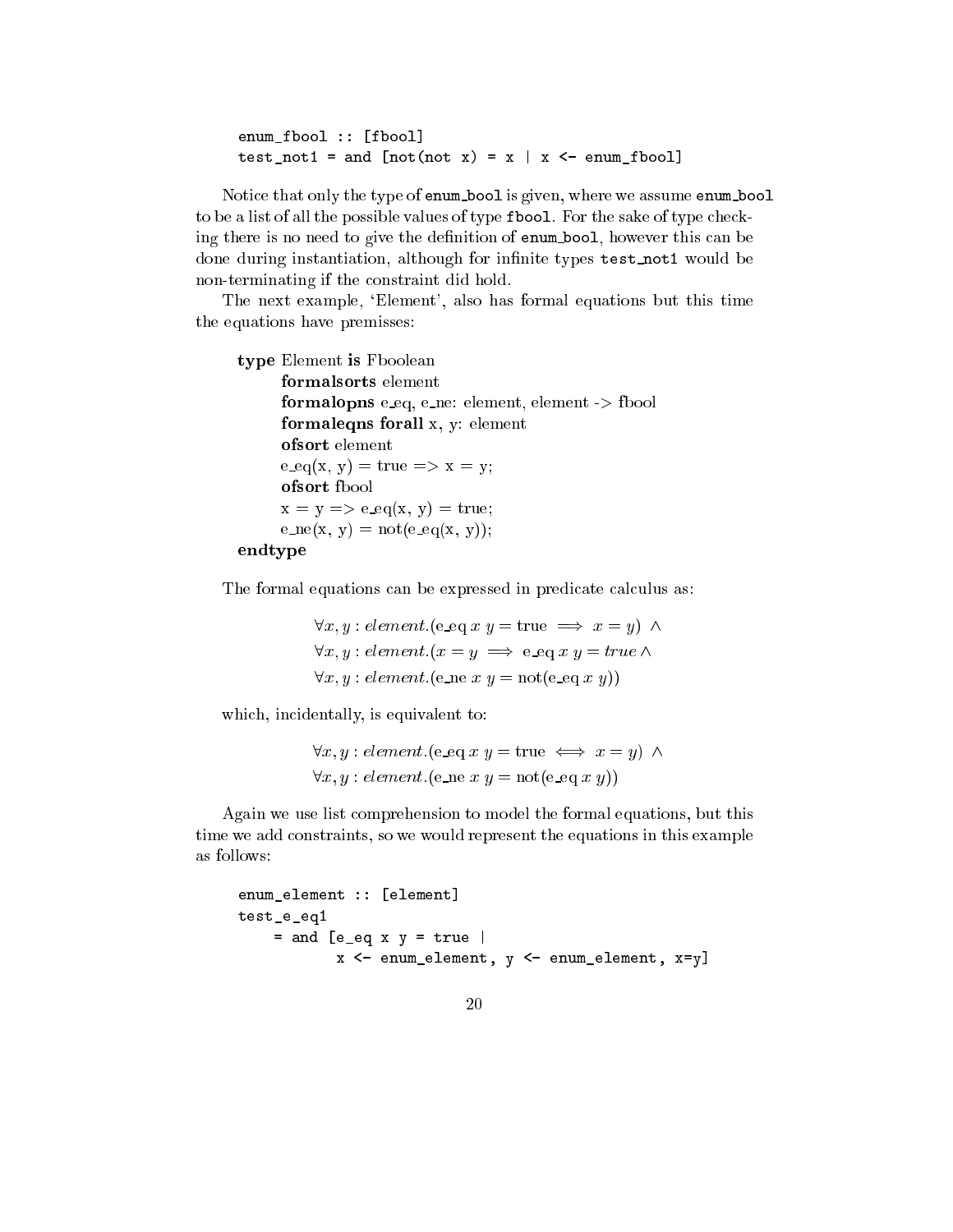```
test_e_eq2
    = and [x=y | x < - enum_element;
           y <- enum_element; e_eq x y = true]
test e ne1
    = and [e_ne x y = not (e_eq x y) |
           x <- enum element; y <- enum element]
```
For 'Element' to import 'Fboolean' in the translation, the **"**free bindings" need to be given. However, as the type is not being actualized at this point, it is not possible to instantiate the type, so a variant of the method given when translating 'Connection' (see Section 3.6) is used to give:

```
%include "fboolean.m" {fbool==fbool; true=true; not=not;}
%free {
       fbool :: type;
       true :: fbool;
       not :: fbool -> fbool;
       element :: type;
       e_eq :: element -> element -> fbool;
       e_ne :: element -> element -> fbool;
}
enum_element :: [element]
test_e_eq1
    = and [e_eq \times y = true]x <- enum_element, y <- enum_element, x=y]
test_e_eq2
    = and [x=y | x < - enum_element;
           y <- enum_element; e_eq x y = true]
test_e_ne1
    = and [e_ne x y = not (e_eq x y) |
           x <- enum_element; y <- enum_element]
```
### 3.8 Actualising and renaming in the same data type

The next type, 'Hexstring', uses the LOTOS shortcut whereby it is possible to actualize and rename a data type in the same type:

type HexString is NonEmptyString actualizedby HexDigit using sortnames hexdigit for element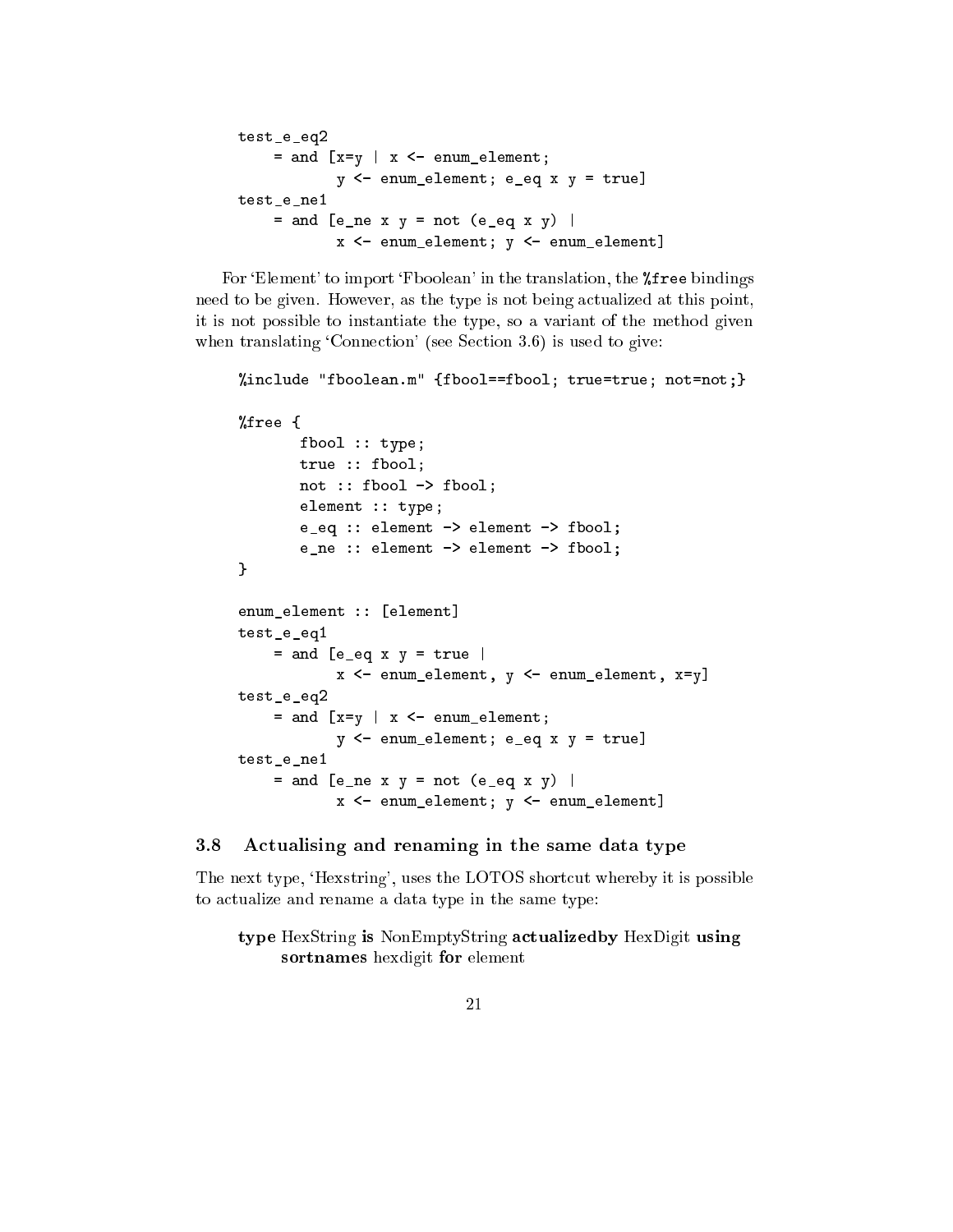bbool for fbool hexstring for nonemptystring opnnames hex for string bnot for not btrue for true hex\_eq for e\_eq hex\_ne for e\_ne

## endtype

This data type renames 'nonemptystring' and 'string' whilst the remaining sorts and operations are actualized. This translates quite neatly into:

```
%include "nonemptystring.m" {element==hexdigit; fbool==bbool;
                                       not=bnot; true=Btrue;
                                       e_eq=hex_eq; e_ne=hex_ne;}
                                       Hex/String hexstring/nonemptystring
%include "hexdigit.m"
%include "naturalnumber.m"
%include "basicnaturalnumber.m"
"include "boolean.m"
\mathcal{W} in contract the boolean. However, we are the boolean of the boolean of the boolean of the boolean.
```
Note that the last three inclusions arise from the translation of the earlier inclusions in hexdigit and nonemptystring.

#### Libraries and modules 3.9

LOTOS allows the use of libraries to give access to pre-dened types. For example:

```
library Queue, Nat_Number
endlib
\mathbb{R}^2type Nat_number_queue is Queue, Nat_Number
. . .
```
Miranda's module system eliminates the need for a library declaration. For example, ignoring the library declaration, the above skeleton would be translated as:

```
%include "nat_number_queue.m"
%include "queue.m"
```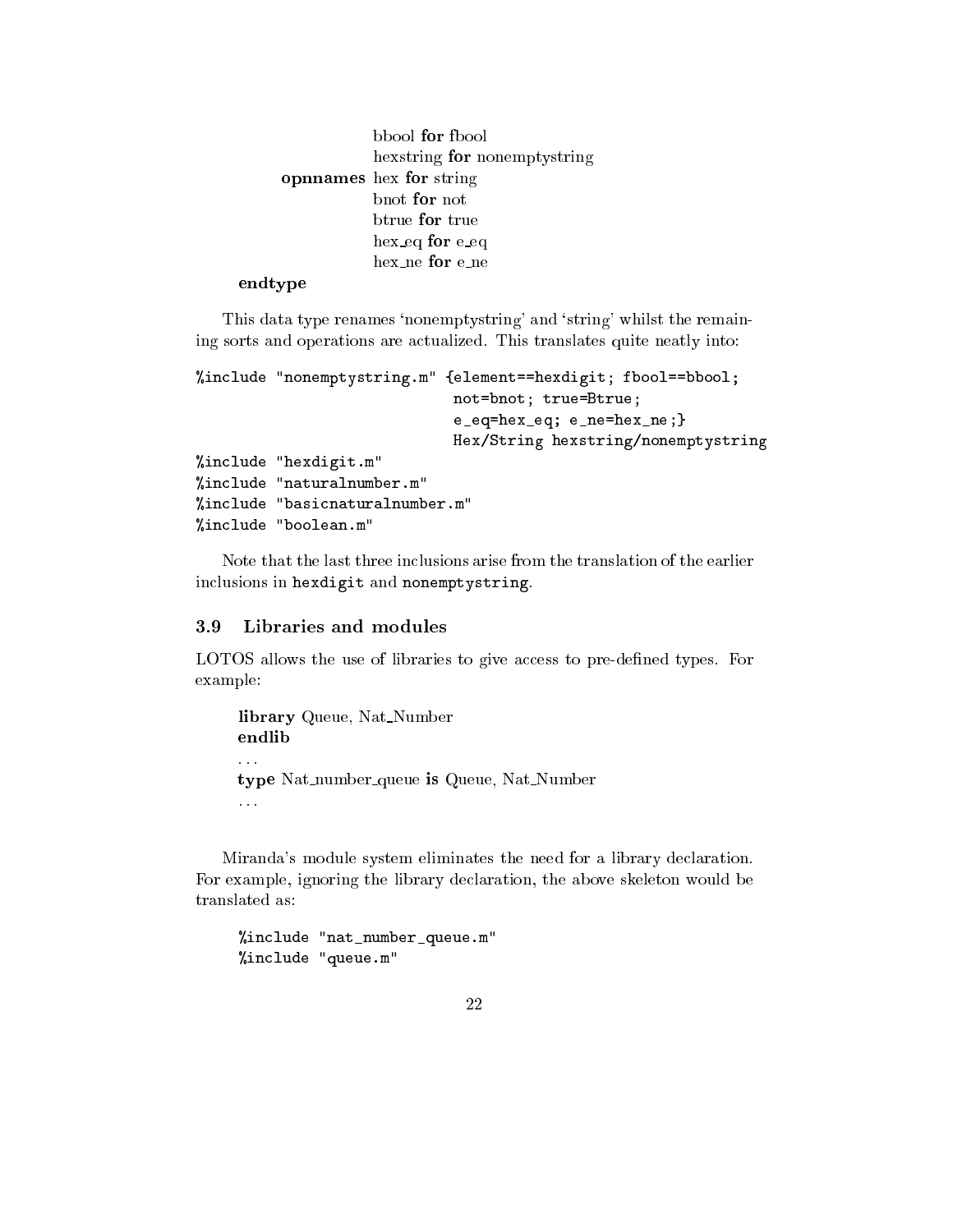So far no general method has been given to import modules under all circumstances. To rectify this we give an algorithm that can be implemented. The algorithm works in three stages (p-specificaton, actualization and renaming), bottom-up through the dependency graph of data types. It is fully described in the appendix.

#### 3.10 Summary of the translation

We finish this section with a brief summary of how to translate an ACT-ONE data type into Miranda using the methods discussed in this section.

#### Basic non-parameterised types

Translate the sorts into Miranda algebraic types with their constructors extracted from the operations marked with (\*! constructor \*), the types of the constructors are also found here.

Translate the equations into function denitions where the signature of the function is extracted from the corresponding operations. In the case where a constructor has an associated equation or equations, then the method given in section 3.2 is used.

All the types are translated into an individual module, which for convenience will be the name of the type appended with a .m.

#### Combination of specifications

Import the translations of the types to be inherited and their dependencies, then translate the rest of the type in the same way as a basic nonparameterised data type.

#### Parameterisations of specifications

Import the translations of the types to be inherited and their dependencies. The formal sorts and formal operations are translated into a %free declaration whilst the formal eqns are translated into a testing function, which should be interpreted as a constraint that has to be satisfied when actualizing the data type. The rest of the type will be translated in the same way as the basic non-parameterised type.

#### Actualisation of parameterised specifications

Import the translations of the types to be inherited and their dependencies, providing %free bindings for the translation of the type being actualized.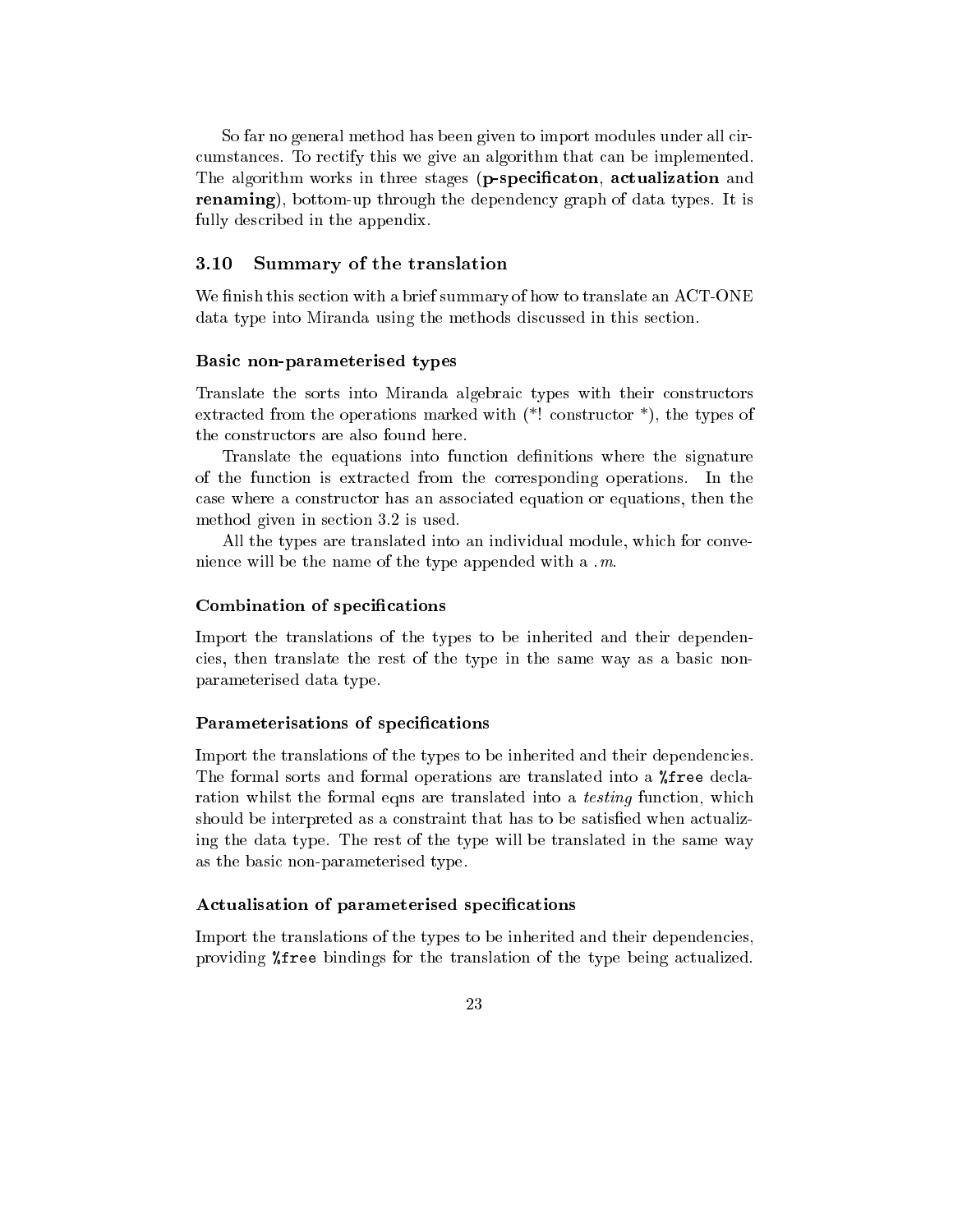These bindings are extracted from the bindings given in the ACT-ONE type. Where a binding exists for a type, function or constructor not declared *Xfree* then the binding shall be used to create an alias (and hence rename it).

### Renaming of specifications

Import the translations of the types to be inherited and their dependencies, providing alias bindings for the translation of the type to be renamed. These bindings are extracted from the bindings given in the ACT-ONE type.

The full details of this translation can be found in the appendix.

# 4 Limitations of the translation

This section analyses two weaknesses of the translation presented in the previous section.

# 4.1 The problems of using the aliasing system to rename data types

In Section 3.6 we used the aliasing system in order to rename data types. This system does not strictly rename the components of the data type but instead provides aliases for them, although only the alias can be used in the current scope. In the majority of cases there are no problems with this, however where a type inherits another type twice, once with its contents renamed, this system fails. The type 'both' is an example of this:

```
type original
     sorts colour
     opns purple:-> colour
           inverse: colour -> colour
endtype
type new is original renamedby
     sortnames color for colour
     opnnames mauve for purple
                 opposite for inverse
endtype
```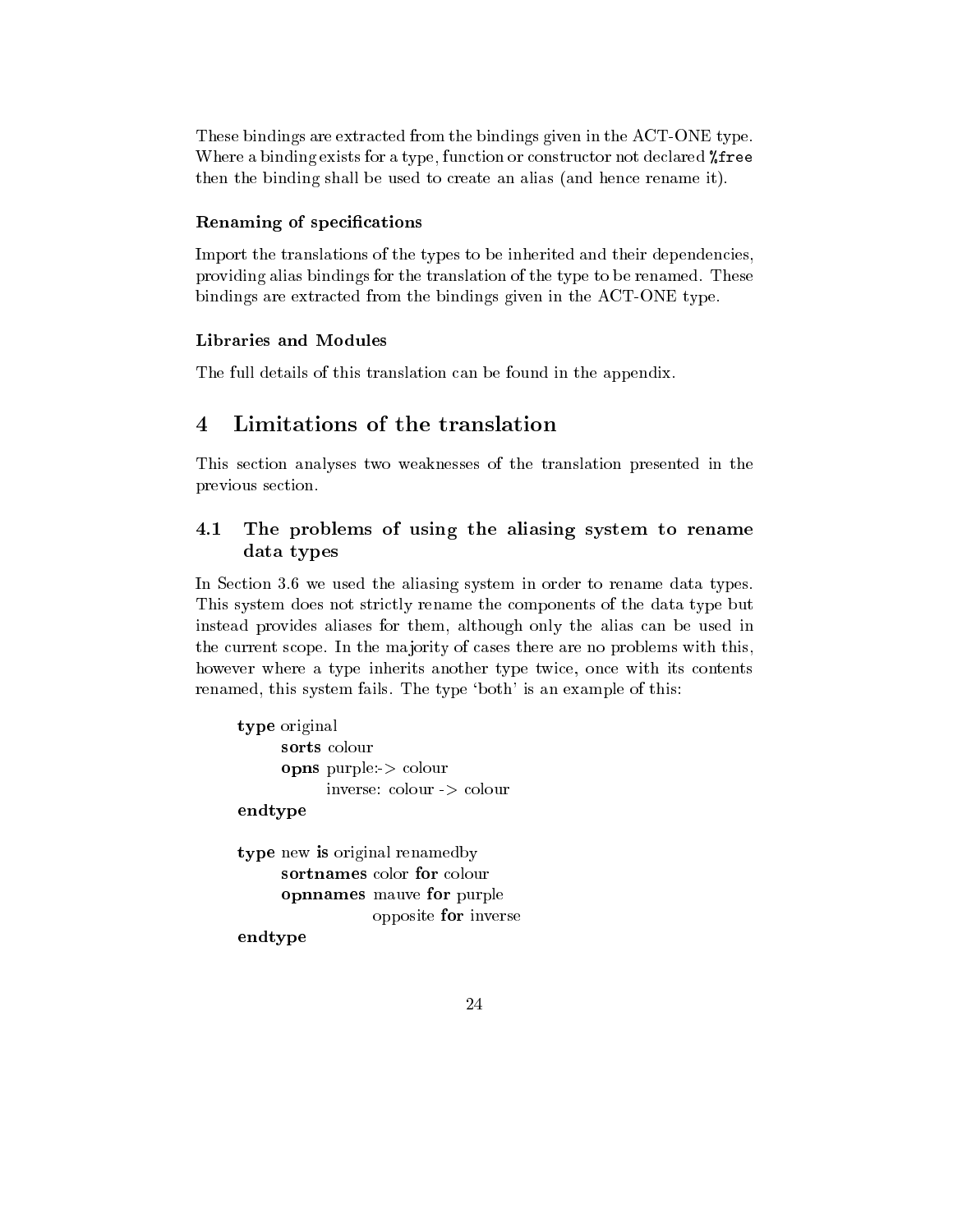type both is original, new

endtype

Using the methods discussed thus far, we would translate this as:

```
original.m
colour ::= Purple | Inverse colour
new.m%include "original.m" color/colour Mauve/Purple
                       Opposite/Inverse
both.m
```
%include "new.m" %include "original.m" %include "original.m" color/colour Mauve/Purple Opposite/Inverse

The problem with this is that in Miranda it is not possible to import the same script twice, even with all its contents renamed. In fact this is not entirely true, it is possible to do this if the script contained only functions definitions, but considering we are mainly concerned with types, this will not cover a large number of translations.

We ask ourselves what limitations this has: in general, this will not affect the majority of specifications, however, the renaming system is often used to prevent the overloading of the same type inherited twice; this cannot be translated into Miranda using the aliasing system. An alternative way to translate examples that fall into this class would be to, rather than use an automatic renaming facility, copy the script and textually rename the constructors, types and functions. Of course this solution has severe drawbacks, such as the lose of the inheriting structure present in the ACT-ONE types.

This problem highlights a limitation of the implementation of Miranda rather than a limitation of the translation. It is foreseeable that a different implementation may well incorporate an improved aliasing system, which could cope with importing the same script twice, once with the elements renamed.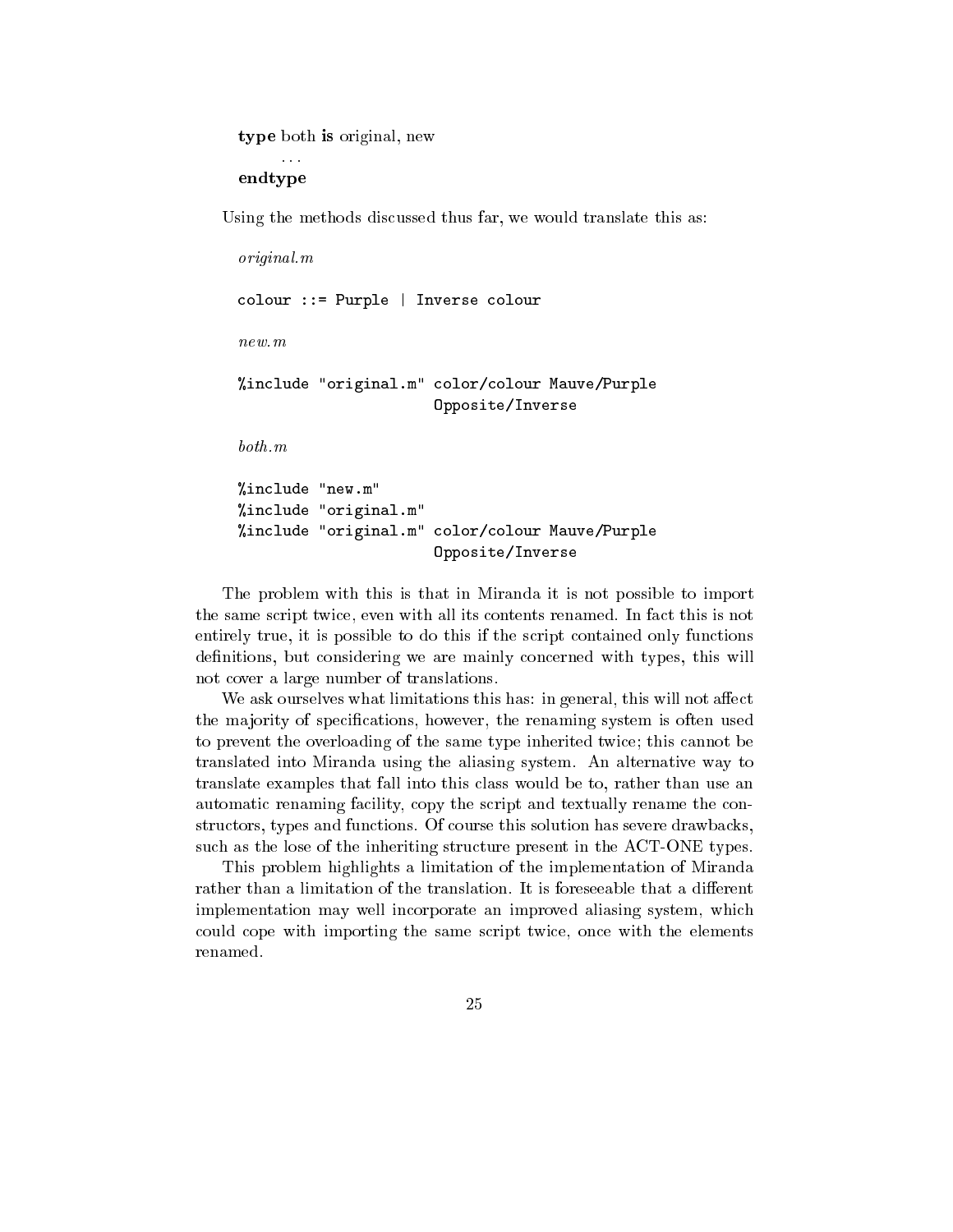#### 4.2 The duplication present when inheriting %free statements

The translation method given in the last section imports modules by using the %include directive. In some cases where a script is imported that contains a  $\kappa$ -ree declaration  $\cdot$  it is necessary to copy the whole  $\kappa$ -ree declaration from the imported script as well. This can lead to vast amounts of (almost redundant) copying, especially if formal sorts and operations are inherited over a number of types. In Section 2.1 we identified that there is another method for importing scripts in Miranda, by use of a %insert directive. This can be used to reduce the amount of redundancy. To import a module containing a %free declaration into the current script all that is required is one %insert directive, so for example, to import the script element.m given in Section 3.7 we use:

#### %insert "element.m"

Note that there is no need to copy the %include statement from within element.m because this will be automatically inserted into the current script with the rest of the contents of *element.m.* 

Unfortunately it is not possible to use the *l*insert method for every example. To see this we consider an example where the current script introduces new %free elements and also imports a script which contains a %free declaration. Miranda allows only one %free declaration per script so this example would not work. In fact, in such cases it is necessary to revert back to the %include method.

An advantage of the "include method is that as Miranda uses separate compilation of files and stores object code for each file, the speed of compilation of complete specifications is often reduced, especially in cases where a minor change is made to one data type. Most of this is lost using the %insert method.

In conclusion it would be sensible to adopt a heuristic that combines the two methods. The fact that there is no *clean* way to import files without a certain amount of redundancy highlights a weakness in Miranda.

# 5 A Perspective on the Translation

The material in this section discusses some alternative approaches to the translation, and presents a perspective on ACT-ONE brought out by the

<sup>3</sup> Specically, when dummy bindings are used in the current script, see the appendix for a definition of dummy bindings.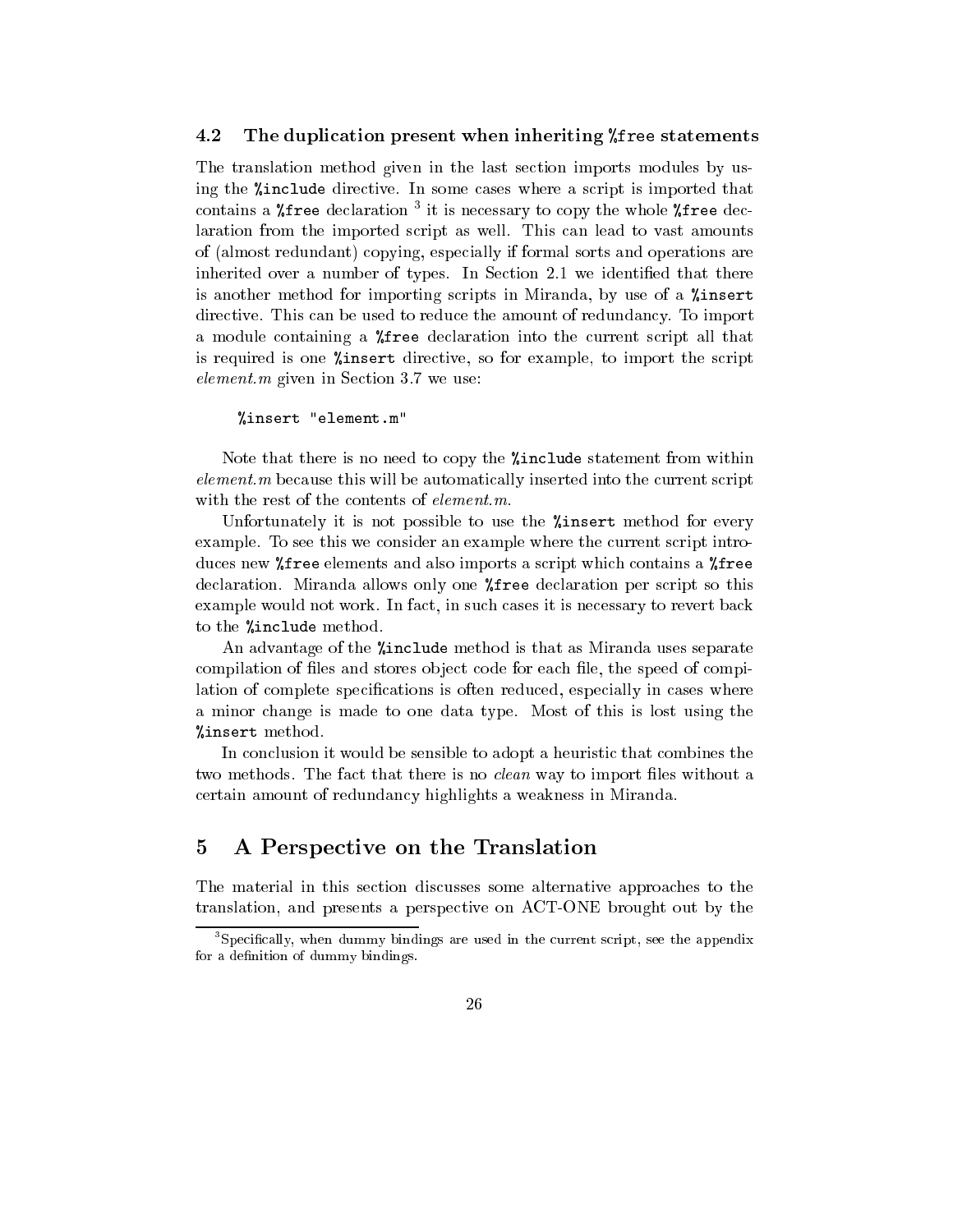translation. This, in turn, has implications for the design of the data part of E-LOTOS, which we enumerate in the conclusions.

#### $5.1\,$ Parametric specifications, polymorphism and overloading

In this section we discuss the different ways in which overloaded names or parametric specications can be translated into the functional languages Miranda and Haskell.

### 5.1.1 Polymorphism and overloading

Before discussing the translation it is worth establishing some terminology and introducing some general ideas. In particular we look at what is meant by `polymorphism'.

*Parametric* polymorphism  $-$  the polymorphism of the Hindley-Milner type system which underlies Miranda and other modern functional programming languages  $-$  is the feature by which a single definition can be used over different types. For instance in writing the definition of the length function

 $length [ ] = 0$ length  $(a:x) = 1 + length x$ 

over lists the type of elements in the list is immaterial: we can apply length to a list of any arbitrary type, and we therefore say that

length  $::$  [\*]  $\rightarrow$  num

where  $*$  is a type variable. By this means the same code is associated with the identifier length over a whole class of types: namely the list types.

#### $5.1.2$ Overloading and type classes

Quite distinct from polymorphism is a mechanism which allows the same name to be associated with different definitions at different types. In the literature of object-oriented programming this is often known as polymorphism. Here we use the terminology of the functional programming community and call it overloading.

Suppose that we overload plus so that it operates over both numbers and Booleans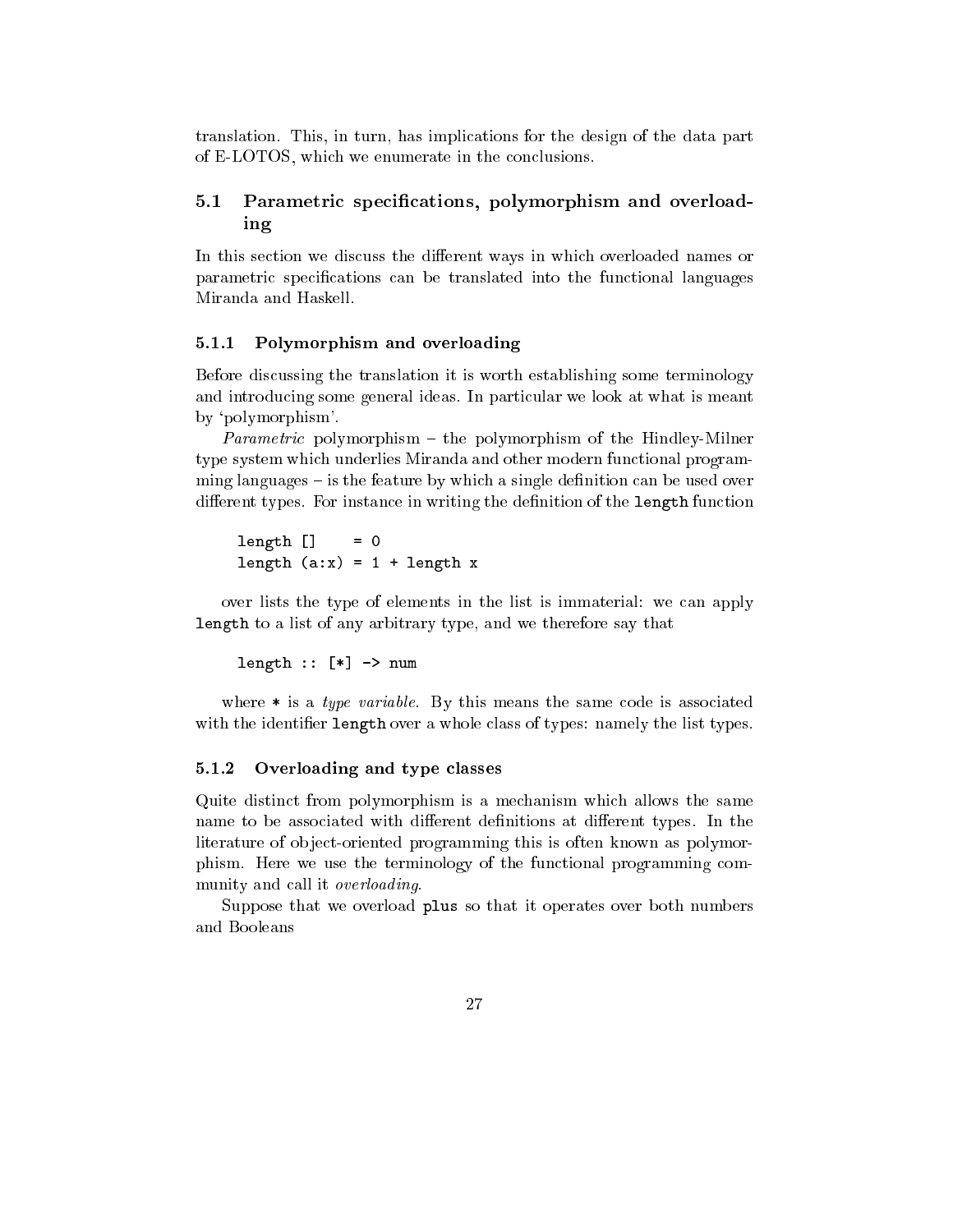plus :: num -> num -> num plus :: bool -> bool -> bool

what then is its type? We cannot say

plus :: \* -> \* -> \*

since there is no definition of plus over most types (such as char). In Haskell notation (but using the Miranda syntax for type variables) we say that

plus ::  $(Arith * ) => * -> * -> *$ 

so that plus has type  $* \rightarrow * \rightarrow *$  not for all types, but for all types \* belonging to the type class  $Arith$ . A class is defined by a declaration, exemplied by

class Arith \* where plus :: \* -> \* -> \* zero :: \*

The members of this class are exactly those types which are instances of Arith. An instance declaration contains definitions of the functions and values named in the signature of the class declaration, so that for example an instance making bool a member of Arith will take the form,

```
instance Arith bool where
 plus = (\setminus)zero = False
```
This mechanism is important because it allows us to give types to functions whose definitions use overloaded functions. For instance we can say

 $sum [$  = zero sum  $(a:x) = plus a (sum x)$ 

and the type of sum will be

Arith  $* = > [ * ] \rightarrow *$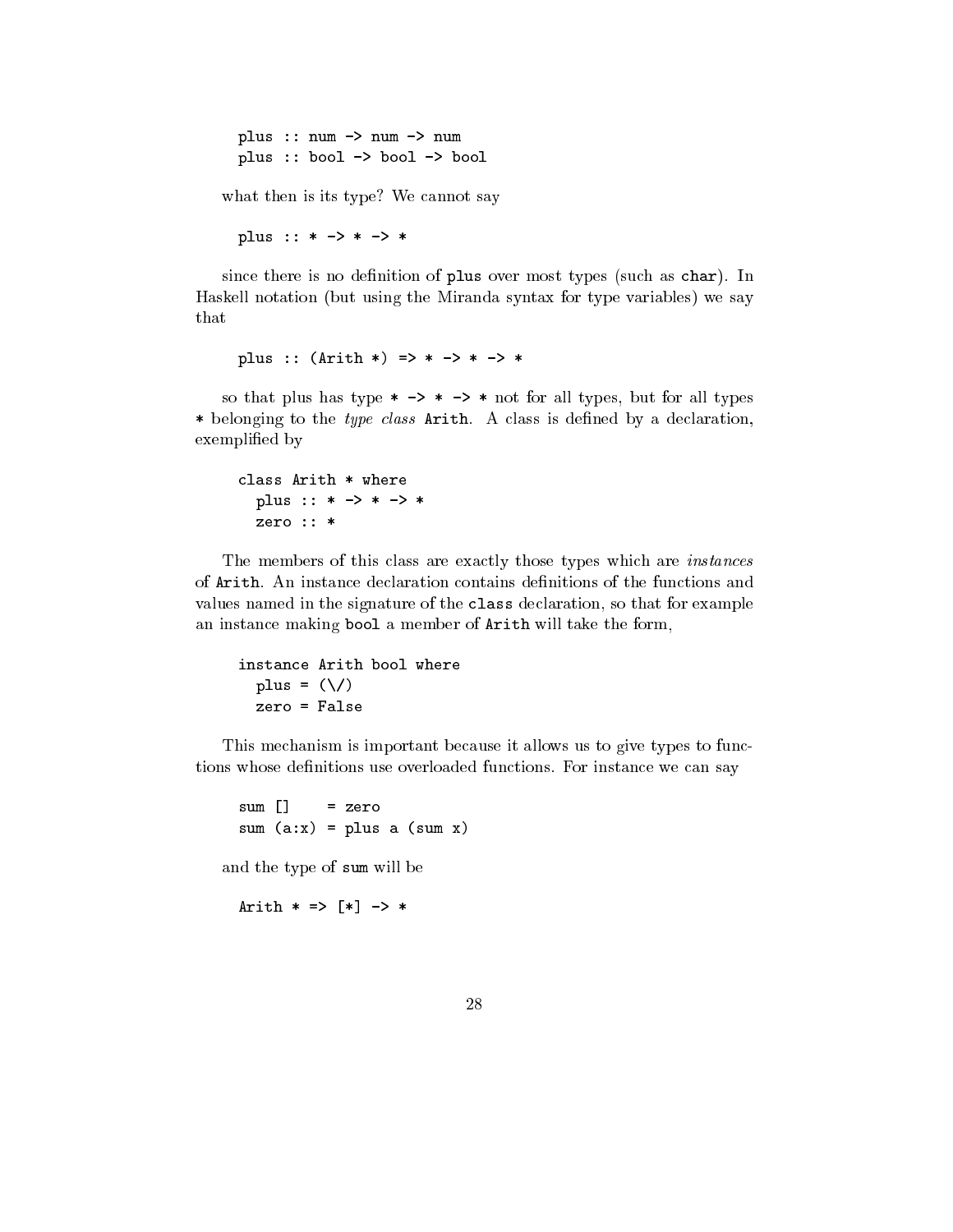that is it takes a list of items of type  $*$  to a  $*$  if  $*$  is in the type class Arith. In particular it can be used over the type bool (and presumably also num). num).

We believe that this powerful mechanism is of value in our translation, but also that this suggests a sound and effective way of describing the types of overloaded operators in the data part of E-LOTOS, [16].

Note that parametric polymorphism resembles overloading, but in a strong form: there is no type class context (such as Arith \*) in the type of a polymorphic function, and so no constraint on the type of the function.

#### 5.1.3 Translating parametric specifications

In this section we consider the different possible approaches to translation in the light of the material in Section 5.1.2. As a running example we take the `Queue' of Section 3.4.

As indicated in that section, we cannot give a polymorphic rendering of the `Queue' type, depending as it does both on the type `data' and the value 'd0'. We can however translate a similar type which depends only upon 'data'. This is given by replacing the first equations for first and remove by

 $first(create) = error$  "first"  $remove(create) = error$  "remove"

where the 'error' function aborts execution. We can then write in Miranda

queue \* ::= Create | Add \* (queue \*)

with

```
first :: queue * -> *
remove :: queue * -> queue *
```
The advantage of this approach is that first and remove (and indeed the constructor functions Create and Add) have polymorphic type, thus supporting a strong form of overloading.

How is the full type 'Queue' rendered in a similar way? The answer is to use the type class mechanism of Section 5.1.2. These are a feature of Haskell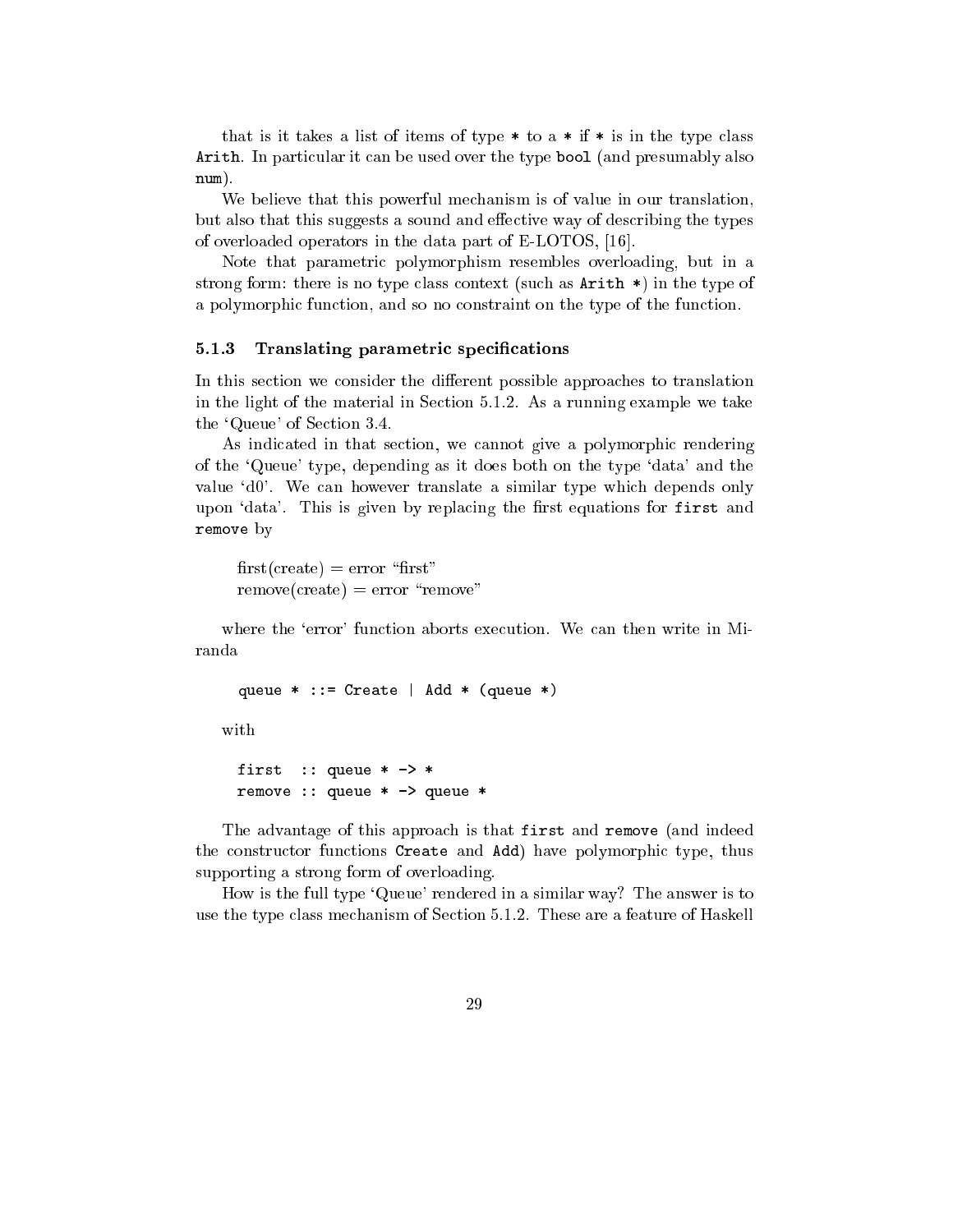(but can be simulated in Miranda<sup>4</sup> ).

`Queues' can be created over any type (`data') which contains an element designated 'd0'. We therefore define

```
class Data * where
 d0 :: *
```
Now we have queue \* defined above, and first and remove defined exactly as in Section 3.4 except that now their types are

first :: Data  $*$  => queue  $*$  ->  $*$ remove :: Data  $*$  => queue  $*$  -> queue  $*$ 

This means that first and remove can be used over queues of any type in the class Data.

What is the advantage of this over the translation of Section 3.4? It allows full overloading, so that first and remove can be used over more than one type in a given context. This contrasts with the earlier translation in which only a single instance of the parametrised module is allowed in any context; multiple instances have to be replaced by calls to renamed functions.

To conclude this discussion we have shown how the overloading of LO-TOS can be accommodated in the type system of Haskell which is essentially the type system of Miranda (or indeed Standard ML) augmented with type classes. We would recommend the inclusion of a type class mechanism in the re-designed data language of E-LOTOS, since it gives a clear and wellfounded type to overloaded operators, in contrast to the current situation in ACT-ONE.

```
class Eg * * * * * *
```
f :: \* - <del>and :: \* - and :: \* - and :: \* - and :: \* - and :: \* - and :: \* - and :: \* - and :: \* - and :: \* - and :: \* - and :: \* - and :: \* - and :: \* - and :: \* - and :: \* - and :: \* - and :: \* - and :: \* - and :: \* - and</del>  $\ast$ 

g :: \*

A function h of type Eg  $* =\n \cdot \cdot \cdot$  is now modelled by

h' :: (\* -> [\*] -> \* , \*) -> ....

```
h' (fNum,gNum) e1 ... en
```
in place of <sup>h</sup> e1 ... en in a Haskell-style class system.

The method described here is indeed that adopted in simple implementations of type classes.

<sup>4</sup> Using the higher-order nature of Miranda functions it is possible to simulate type classes in Miranda. Suppose we want to model the class

whose first argument is a pair of values whose types are those of f and  $g$ . This mechanism requires that the particular <sup>f</sup> and <sup>g</sup> for the type in question are passed as parameters to applications of <sup>h</sup>'. For instance we might write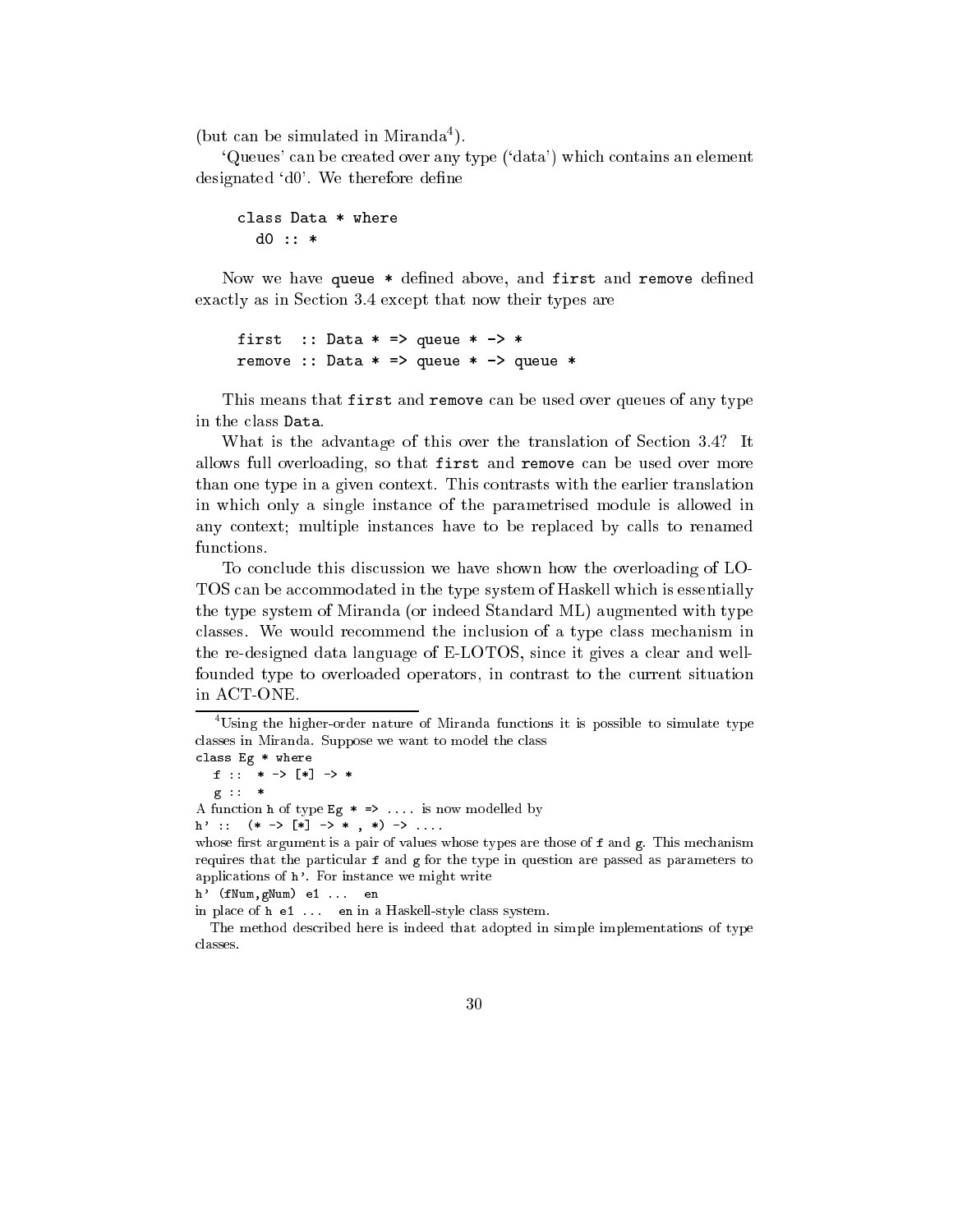#### $5.2$ Lazy evaluation and infinite objects

It has been envisaged that the new data language of LOTOS will be strict. Miranda, by contrast, is a lazy language and this has some positive benets for the translation of ACT-ONE specifications. Take as an example the specification

```
type infinite is list, nat numbers
     opns ones:>list;
           one:->nat;
     eqns ofsort list
           ones = cons(1, ones);ofsort nat
           one = head(ones);endtype
```
Here we define 'one' in terms of 'ones', an infinite list. Specifically 'one' is defined as 'head(ones)' where

 $head(cons(a, x)) = a$ 

In the initial algebra for the type we have

one = head(ones) = head(cons(1, ones)) = 1

and so the specification is meaningful despite the fact that the rule

 $ones = cons(1, ones)$ 

does not lead to a terminating rewrite rule. Under a strict translation `ones' and thus `one' will be undened. Tools for LOTOS vary in their treatment of examples such as these: Smile gives no warning that this might be problematic, and 'one' reduces to 'succ $(0)$ '; Topo core dumps in the same situation.

It is questionable whether such features of ACT-ONE are used in dayto-day specications. We might suggest that E-LOTOS incorporate lazy evaluation, but if this were to happen there need to be stipulations placed on the data passed between processes. In particular compound data items need to be fully evaluated before being communicated as otherwise unevaluated expressions of unbounded size can be passed from process to process.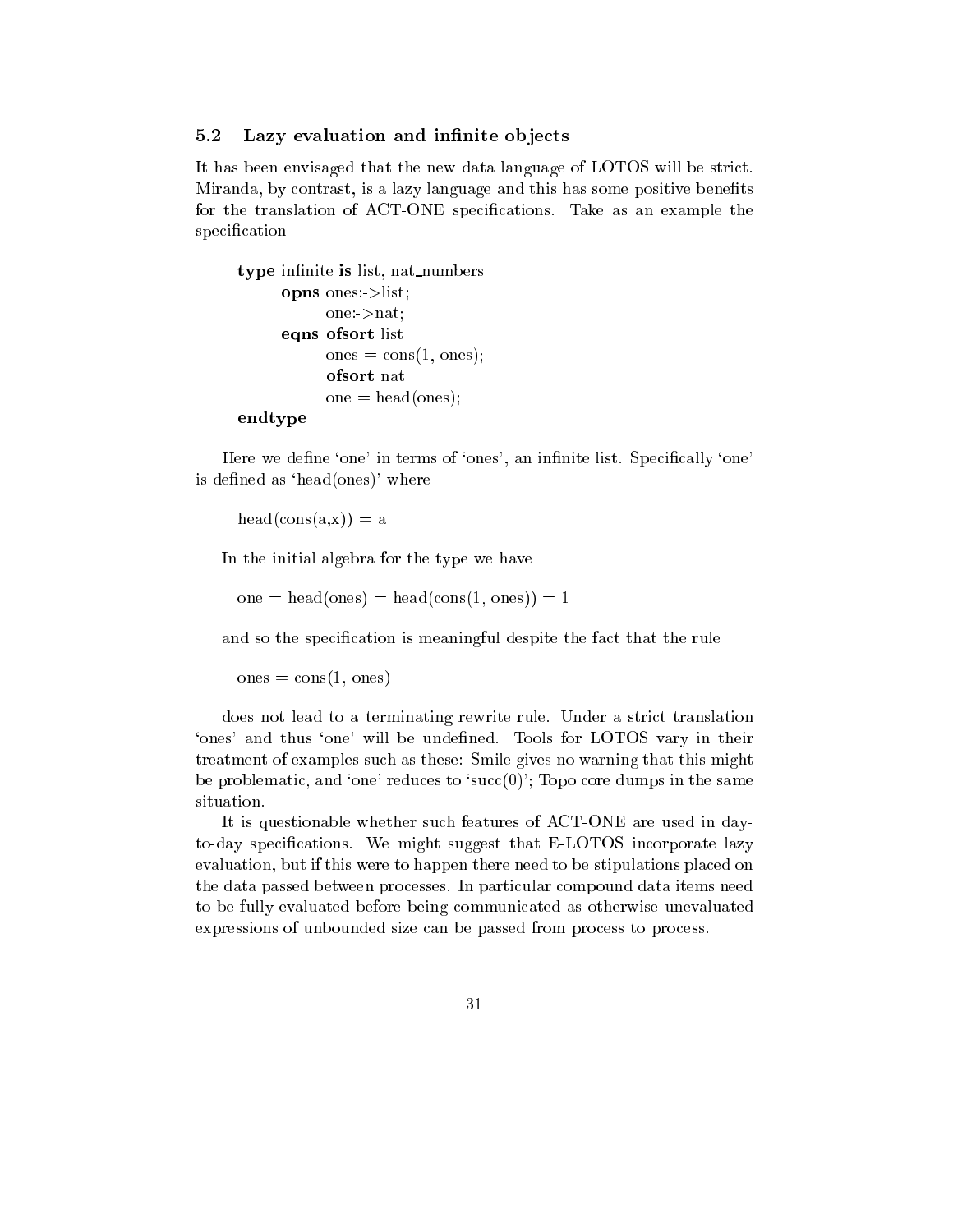#### $5.3$ Totality and termination in data specifications

In a functional programming language like Miranda it is quite possible to define functions which are only partial over their domains. For instance

$$
head (a:x) = a
$$
 (1)

is undefined on the empty list  $\Box$ , since the cases given in the pattern match are not exhaustive. Another example is provided by

$$
fac \space 0 = 1
$$
\n
$$
fac \space n = n * fac \space (n+1)
$$
\n
$$
(2)
$$

which when applied to any positive argument will give no result.

The non-termination of (1) is intended and indeed is benign, since the case(s) in which the function fails to terminate are decidible, that is they can be tested for at run-time. One can therefore complete the definition  $(1)$ to (3) in which an error is raised or an exception thrown in the empty list case.

head 
$$
(a:x) = a
$$
 (3)  
head [] = error ...

The form of non-termination evident in (2) is in general not decidible (this is exactly Turing's halting problem, of course). We can force our language to avoid such situations by controlling the forms of definition so that only recursive calls on structurally smaller arguments are permitted. Thus, only structural/primitive recursion is allowed <sup>5</sup> . Clearly (2) would be disallowed in this case, but the correct definition

$$
fac \space 0 = 1
$$
\n
$$
fac \space n = n * fac \space (n-1)
$$
\n
$$
(4)
$$

is permitted since the recursive call is on the smaller (n-1). Such an approach has various merits.

First, and most importantly, it simplifies the meaning of the language. In this situation we can rely on a function call giving one of two outcomes

- a defined result is returned, or
- an exception is raised.

<sup>5</sup> This approach has also been advocated for general functional programs; see [25].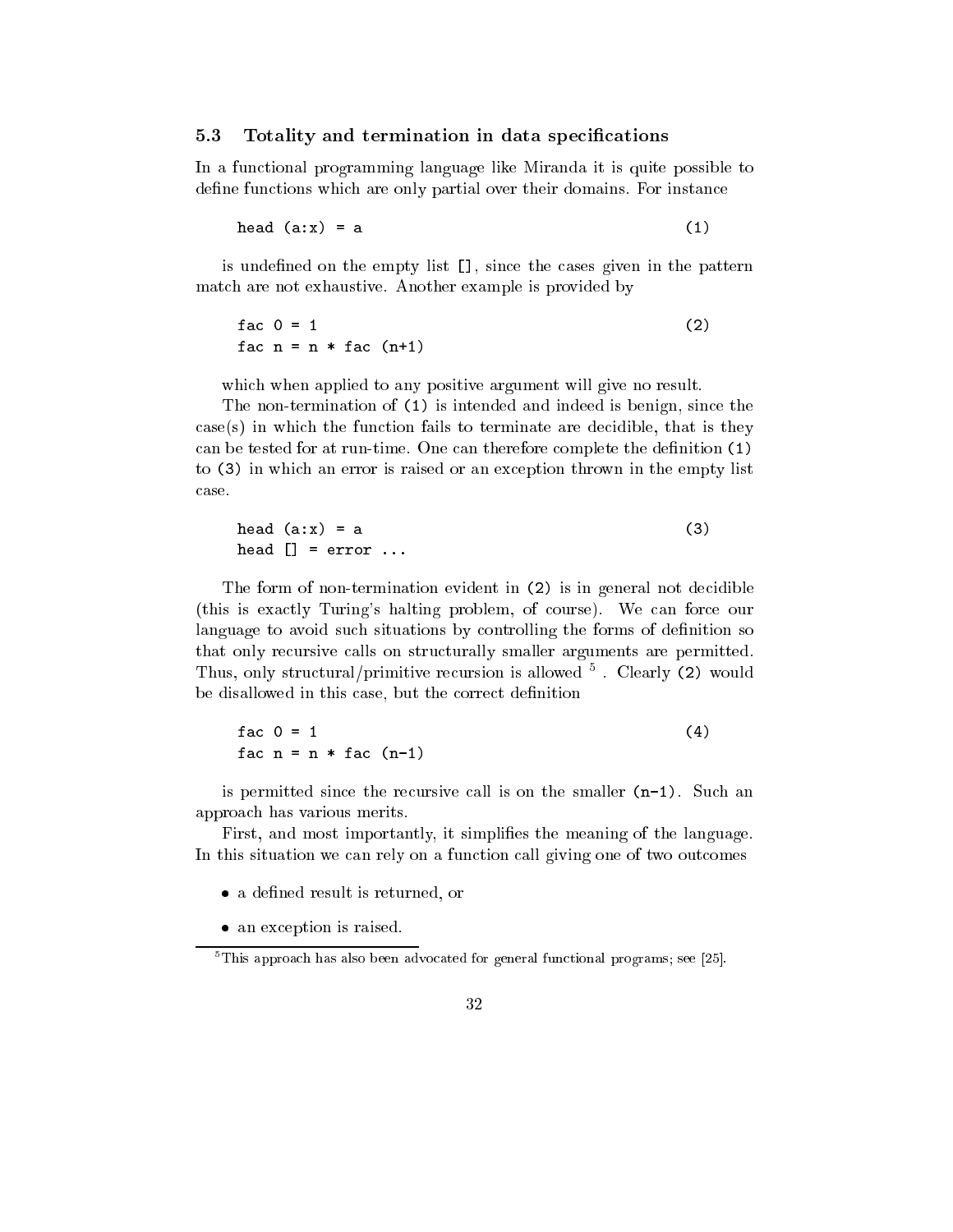In either case the outcome is evident after a finite amount of time; it does not fall into a 'black hole' as would fac 2 under definition (2) above. This form of divergence is problematic in describing the semantics of the language: the system appears to deadlock, but not in the same way that Stop deadlocks. Divergence becomes particularly difficult to treat in a timed version of the language, where it becomes necessary to decide whether expression evaluation is instantaneous or that it allows time to pass.

Related to this semantic difficulty is the problem caused for simulation of the language. In the terminating case of the language we know that expression evaluation causes a dened outcome (as explained earlier); in the general case there is a risk that a tool will fail to terminate while evaluating a data value. Non-termination is also a problem for program verication; it has been shown that non-termination can add complexity to the verification of functional programs [21], and so in the absence of non-termination we would simplify reasoning about LOTOS specifications.

From the language design point of view, one might argue philosophically that functions over data in LOTOS or E-LOTOS should be simple, with complexities of behaviour only evident in the behavioural part of the language.

Finally, it appears that in the context of LOTOS this proposal is not restrictive in practice. All the libraries we have examined use only structural forms of recursion to define the specified functions.

# 6 Conclusions

#### Overview and Summary  $6.1$

This paper has described an experiment in backward compatibility in the context of the LOTOS data typing language. We have described how to translate data types written in ACT-ONE into the functional language Miranda. This language has similarities to the new data language being developed in the E-LOTOS forum. We have shown that, given some constraints on the input ACT-ONE data types, translation is feasible. Furthermore, the more restrictive of these constraints (e.g. confluence and termination) are in practice already imposed on the ACT-ONE data language; they are, for example, required in order for tools to be constructed.

A technical limitation of our translation is that, as discussed in section 4, our modelling of renaming is not fully general since we have implemented ACT-ONE renaming using aliasing. However, this arises from the features of Miranda and is not a fundamental hindrance to general translation into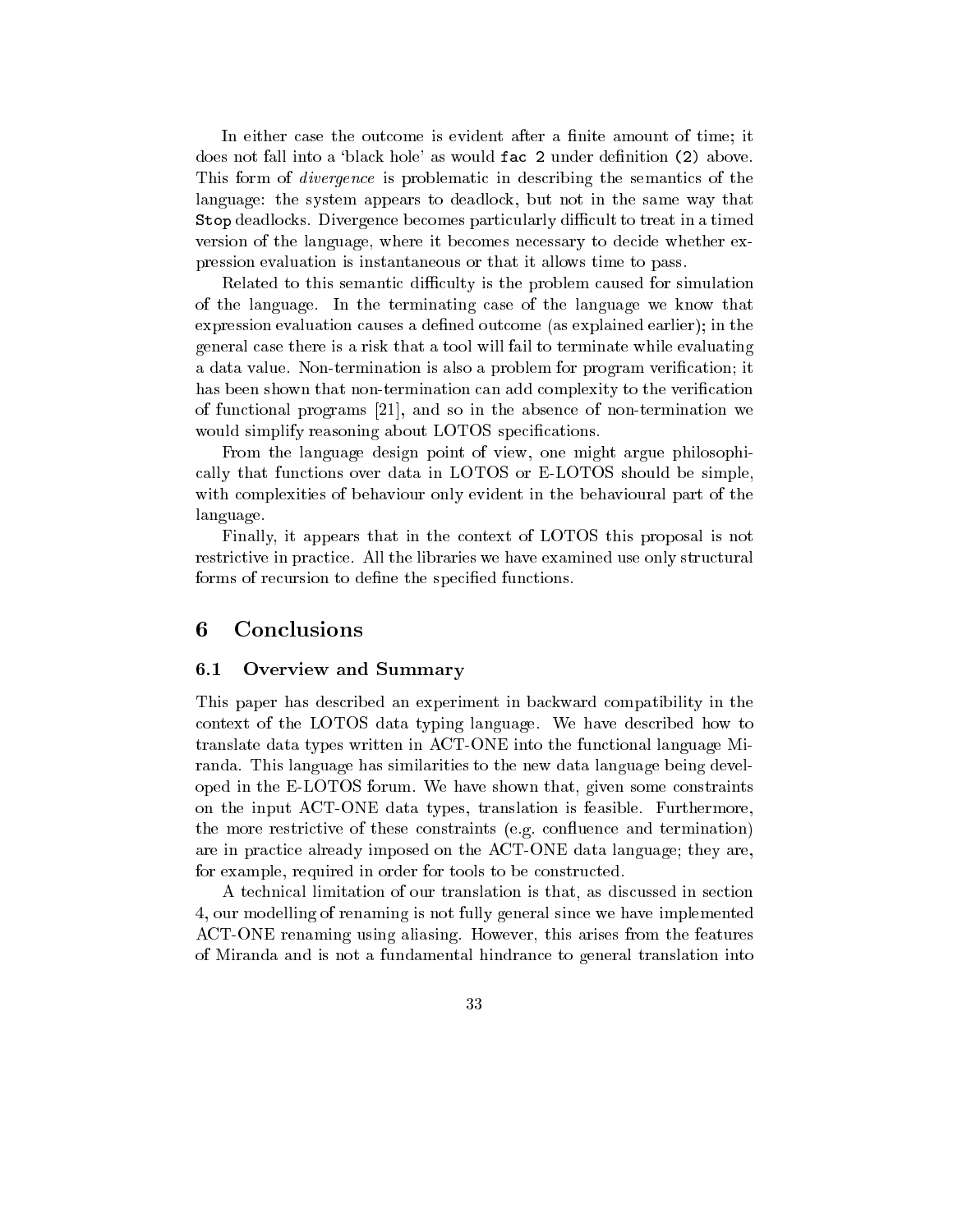functional languages. In particular, as discussed in section 5, this problem can be resolved using type classes.

One of the main benefits of performing such an experiment in translation is that it informs the design of the new E-LOTOS data language. We conclude this paper by, in the next subsection, summarising our recommendations in this direction.

#### $6.2$ The design of E-LOTOS

We recommend the following:

- 1. We would like the language to be total, as outlined in Section 5.3. We understand that there is some demand from the user-community for partiality, but we believe that it is of the benign form (see example (1) above). Specications of this form can be seen as a shorthand form of an exception-raising version (as in (3) above) and so forming part of a total language. This view is supported by the document [20], which is one of the most indepth discussions of the problems of LOTOS data types. In particular, the partiality argued for by [20] is completely of the exception handling variety. Thus, we believe that full recursive definitions are unnecessary for LOTOS data specifications, and advocate the change for the advantage it brings in simplication, simulation, tool support and verification.
- 2. We believe that making the language polymorphic, with type classes as described in Section 5.1.2, allows the overloading required in the data language to be presented in a straightforward but well-founded form. Each item defined gets a most-general type; if it involves overloading there will be one or more constraints over the variables appearing in the type. There is an additional benet that polymorphism allows the re-use of the same code (rather than simply the same name) over different types. In the libraries of Miranda and other languages it is plain that most of the list manipulating functions are polymorphic, and so re-usable over the whole class of list types.

In designing a language it is possible to choose to model a particular feature in more than one way. In the case of parametric and overloaded functions it can be argued that the module system can provided the same functionality. We would agree with this, but also note that the most-general types given to overloaded functions can only be described using a polymorphic system with type classes, and not simply by means of modules.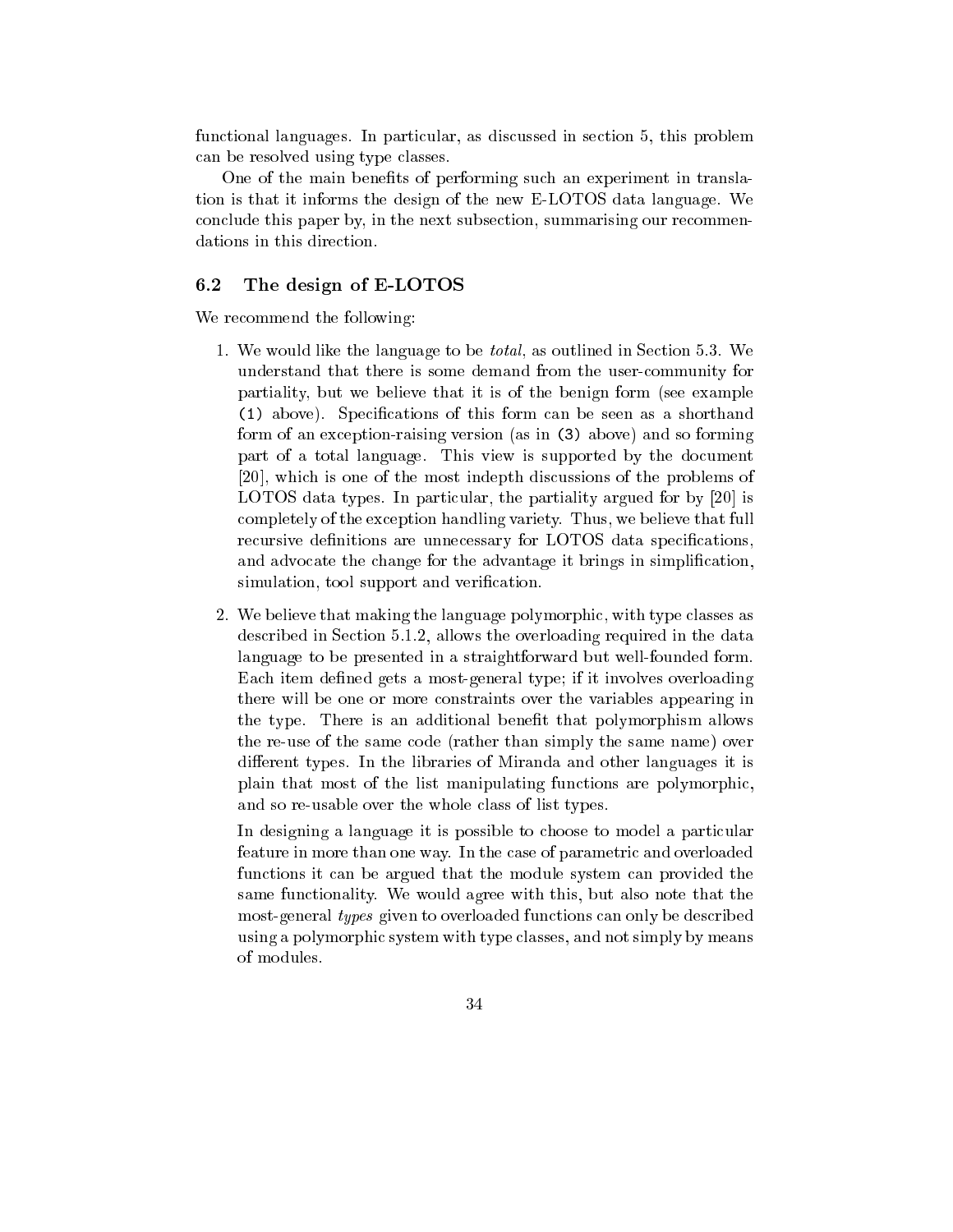- 3. Building upon polymorphism one can suggest that higher-order functions are added to the language. These are functions whose arguments or results are themselves functions and they add another dimension of re-use, so that we can for instance define a single operation to apply a function to every member of a list. Again in the case of Miranda and other languages it is evident that higher-order functions are in widespread use in defining reusable libraries of general functions. It is reasonable to suggest adding higher-order functions as a construct of the language since the facilities they provide can be given using a module system only in an indirect and inelegant way.
- 4. Another important feature of Miranda which facilitates verication is the presence of full-precision integers rather than fixed-size representations of them. The advantages of these include their accuracy, and their correspondence to the usual algebraic data type definition of natural numbers.

# References

- [1] T. Bolognesi and E. Brinksma. Introduction to the ISO Specication Language LOTOS. Computer Networks and ISDN Systems,  $14(1):25{-}59$ , 1988.
- [2] N. Charles. Translating  $LOTOS Data Types$  into Miranda. Final year project, University of Kent, June 1996.
- [3] J. de Meer, R. Roth, and S. Vuong. Introduction to algebraic specifications based on the language ACT ONE. Computer Networks and ISDN Systems, 23:363{392, 1992.
- [4] Departamento De Ingenieria Telematica, Universidad Politecnica de Madrid. LOtos LAboratory, February 1995.
- [5] N. Dershowitz and J.-P. Jouannaud. Rewrite systes. In J. van Leeuwen, editor, Handbook of Theoretical Computer Science, Volume B, Formal Methods and Semantics. MIT Press/Elsevier, 1990.
- [6] K.J. Turner (editor). Using Formal Description Techniques, An Introduction to Estelle, LOTOS and SDL. Wiley, 1993.
- [7] H. Eertink. Executing lotos specications: the smile tool. In T. Bolognesi, J. van de Lagemaat, and C. Vissers, editors, LOTOSphere: Software Development with LOTOS. Kluwer Academic Publishers, 1995.
- [8] H. Ehrig and B. Mahr. Fundamentals of Algebraic Specification 1, Equations and Initial Semantics. EATCS, Monographs on Theoretical Computer Science. Springer-Verlag, 1985.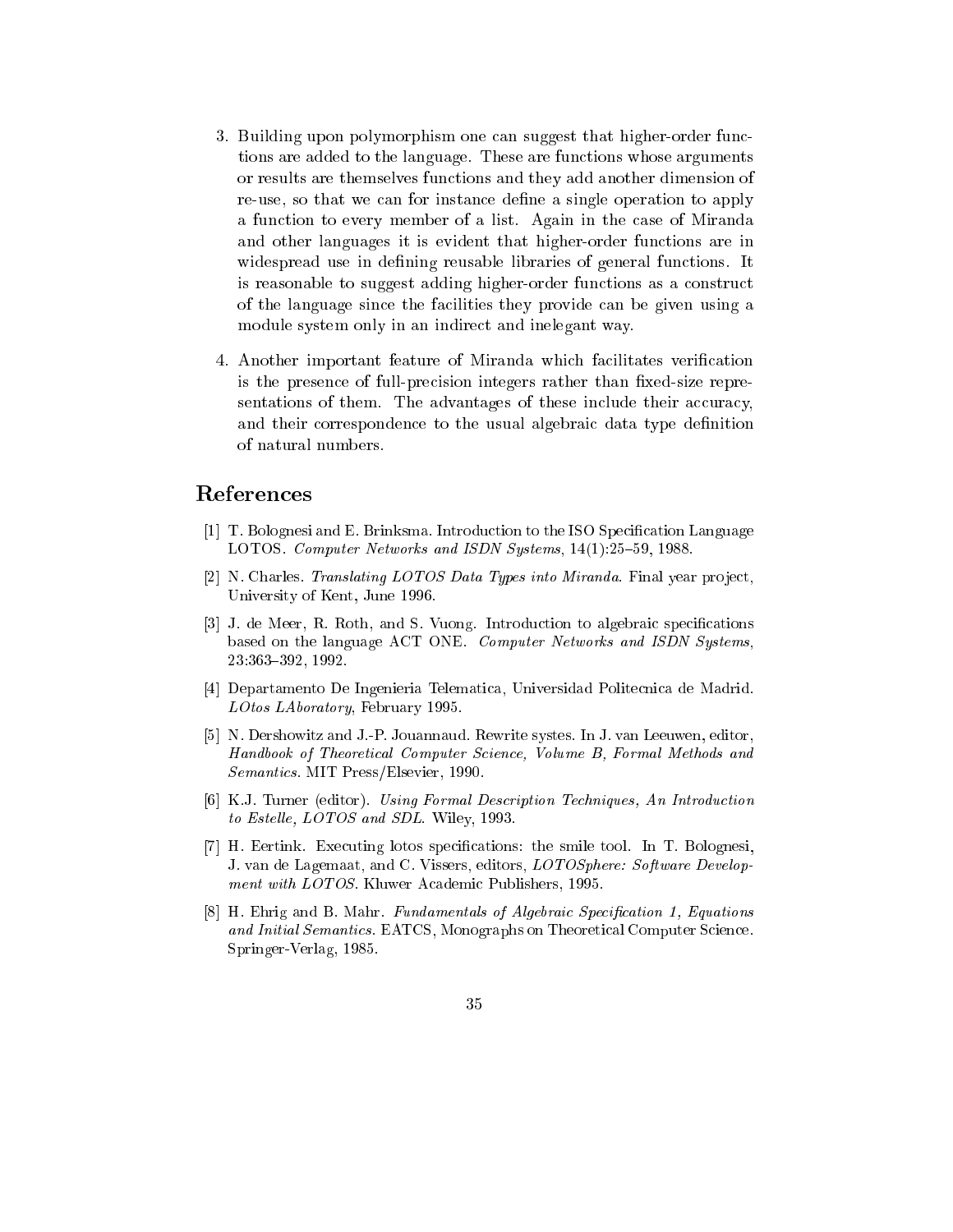- [9] H. Garavel. Compilation of LOTOS abstract data types. In S. T. Vuong, editor, Formal Description Techniques, II : proceedings of the IFIP TC/WG 6.1 Second International Conference on Formal Description Techniques for Distributed Systems and Communication Protocols, FORTE '89, Vancouver, Canada, 5-8 December 1989, pages 147-162. Elsevier Science Publishers, 1989.
- [10] J.A. Goguen. Higher-order functions considered unnecessary for higher-order programming. In D.A. Turner, editor, Research Topics in Functional Programming, University of Texas at Austin Year of Programming Series, pages 309–351. Addison-Wesley, 1990.
- [11] R.J.M. Hughes. Why functional programming matters. In D.A. Turner, editor, Research Topics in Functional Programming, University of Texas at Austin Year of Programming Series. Addison-Wesley, 1990.
- [12] ISO. Towards a Proposal for Datatypes in E-LOTOS. Output Document of ISO/IEC JTC1/SC21/WG7/1.21.20.2.3, Ottawa Meeting, July 1995.
- [13] ISO 8807. LOTOS: A Formal Description Technique based on the Temporal Ordering of Observational Behaviour, July 1987.
- [14] ISO 8807, Annex A. Standard library of data types, 1989.
- [15] ISO 8807, Annex C. A Tutorial on LOTOS, 1989.
- [16] ISO/IEC JTC1/SC21/WG7 N1053. Revised Working Draft on Enhancements to *LOTOS* (V3), March 1996.
- [17] N.N. Mansurov, A.S. Ragozin, A.V. Chernov, and I.V. Mansurov. Tool support for algebraic specications of data in sdl-92. In R. Gotzhein and J. Bredereke, editors, FORTE/PSTV 96, Formal Description Techniques, IX/ Protocol Specification Testing and Verification XVI, Kaiserslautern, Germany, 8-11 October 1996, pages  $61-76$ . Chapman and Hall, 1996.
- [18] R. Milner, J. Parrow, and D. Walker. *The Definition of Standard ML*. MIT Press, 1990.
- [19] H.B. Munster. Comments on the LOTOS standard. Technical Report DITC 52/91, National Physical Laboratory, Teddington, Middlesex, UK, September 1991.
- [20] H.B. Munster. LOTOS specication of the MAA standard, with an evaluation of LOTOS. Technical Report DITC 191/91, National Physical Laboratory, Teddington, Middlesex, UK, September 1991.
- [21] S.J. Thompson. A logic for Miranda. Formal Aspects of Computing,  $1:339-365$ , 1989.
- [22] S.J. Thompson. Miranda, The Craft of Functional Programming. Addison Wesley, 1995.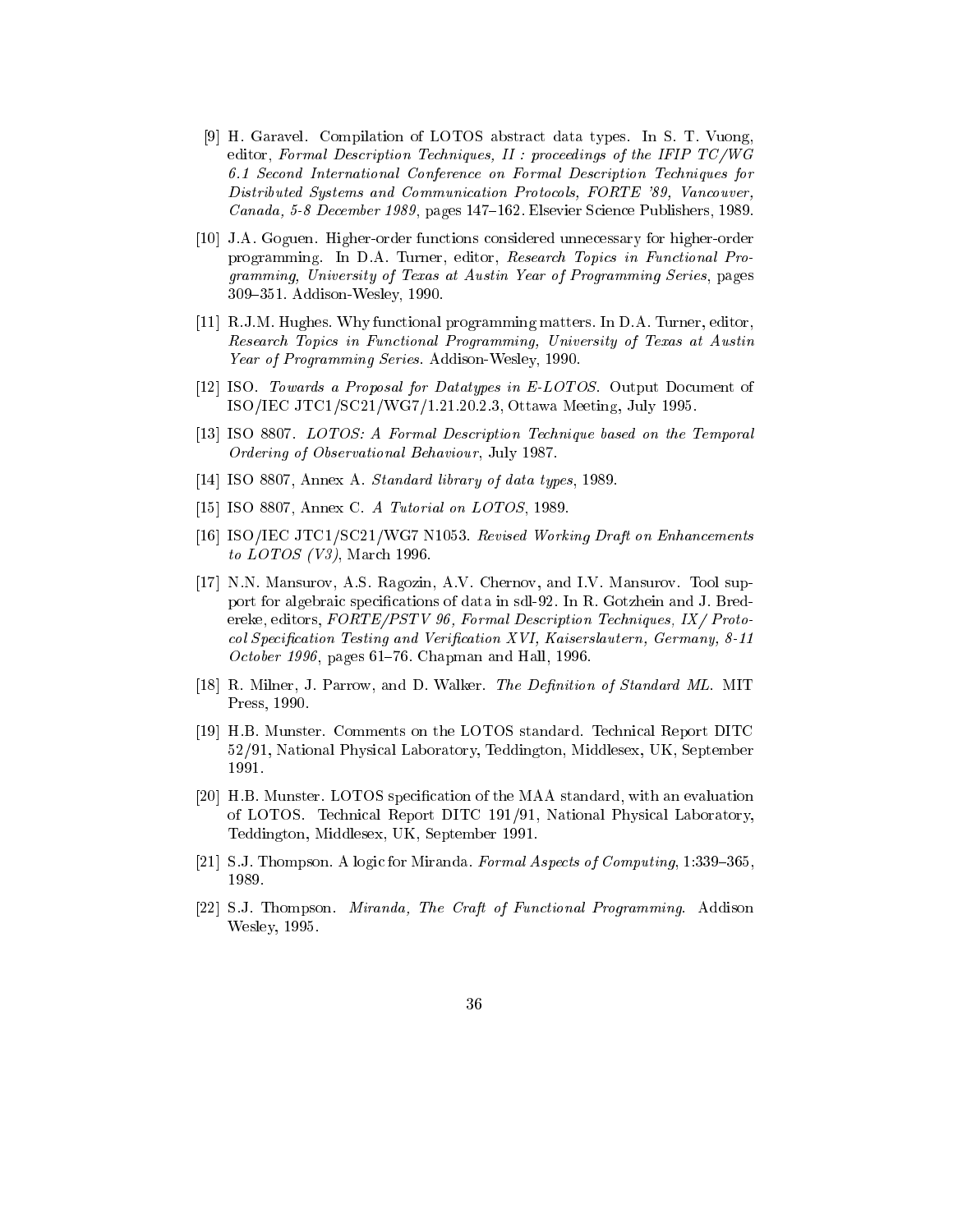- [23] D. A. Turner. Miranda: A non-strict functional language with polymorphic types. In Proceedings of IFIP Conference on Functional Programming Languages and Computer Architecture, Nancy, France, volume 201 of Lecture Notes in Computer Science, pages 1–16, September 1989.
- [24] D. A. Turner. Miranda Online Manual Pages, 1989.
- [25] D. A. Turner. Elementary strong functional programming. In Proceedings of First International Symposium, FPLE'95, Functional Programming Languages in Education, volume 1022 of Lecture Notes in Computer Science, pages  $1–14$ , December 1995.
- [26] WWW. Haskell 1.3, A Non-strict Purely Functional Language. World Wide Web page http://haskell.cs.yale.edu/haskell-report/haskell-report.html.
- [27] WWW. Real World Applications of Functional Programming. WWW page http://www.dcs.gla.ac.uk/fp/realworld/.

# Appendix - An Algorithm to Import Modules

This algorithm can be seen as a denotational semantics from ACT-ONE to Miranda, which we present using the usual syntax for denotational semantics, as the function:

 $[\![\ ]\!]:\psi_A\longrightarrow \psi_M$ 

where  $\psi_A$  is the set of all ACT-ONE data types and  $\psi_M$  is the set of all Miranda programs. Thus [[child]] is the translation of the ACT-ONE data type 'child', which we would place in *child.m.* It is necessary to define  $\llbracket \cdot \rrbracket$ using structures such as, [[child]]. Although this is recursive, ACT-ONE data types cannot be cyclic (i.e. a type can not inherit itself), so the definition of [[ ]] will also not be cyclic. Since the dependencies are non-cyclic we can (and do) perform the translation 'bottom-up': first we translate the files depending on nothing else, then the files depending on those files, and so on. The algorithm is presented as follows:

Definition: A dummy binding of identifiers  $i,j,...$  is made when  $i,j,...$  are given as values in the actualisation of a module with parameters when that module is %included and then subsequently in the including script the identifiers i,j.... are declared  $\lambda$  free. An instance of this is given by the binding of d0 in the final example of Section 3.6.

1. p-specification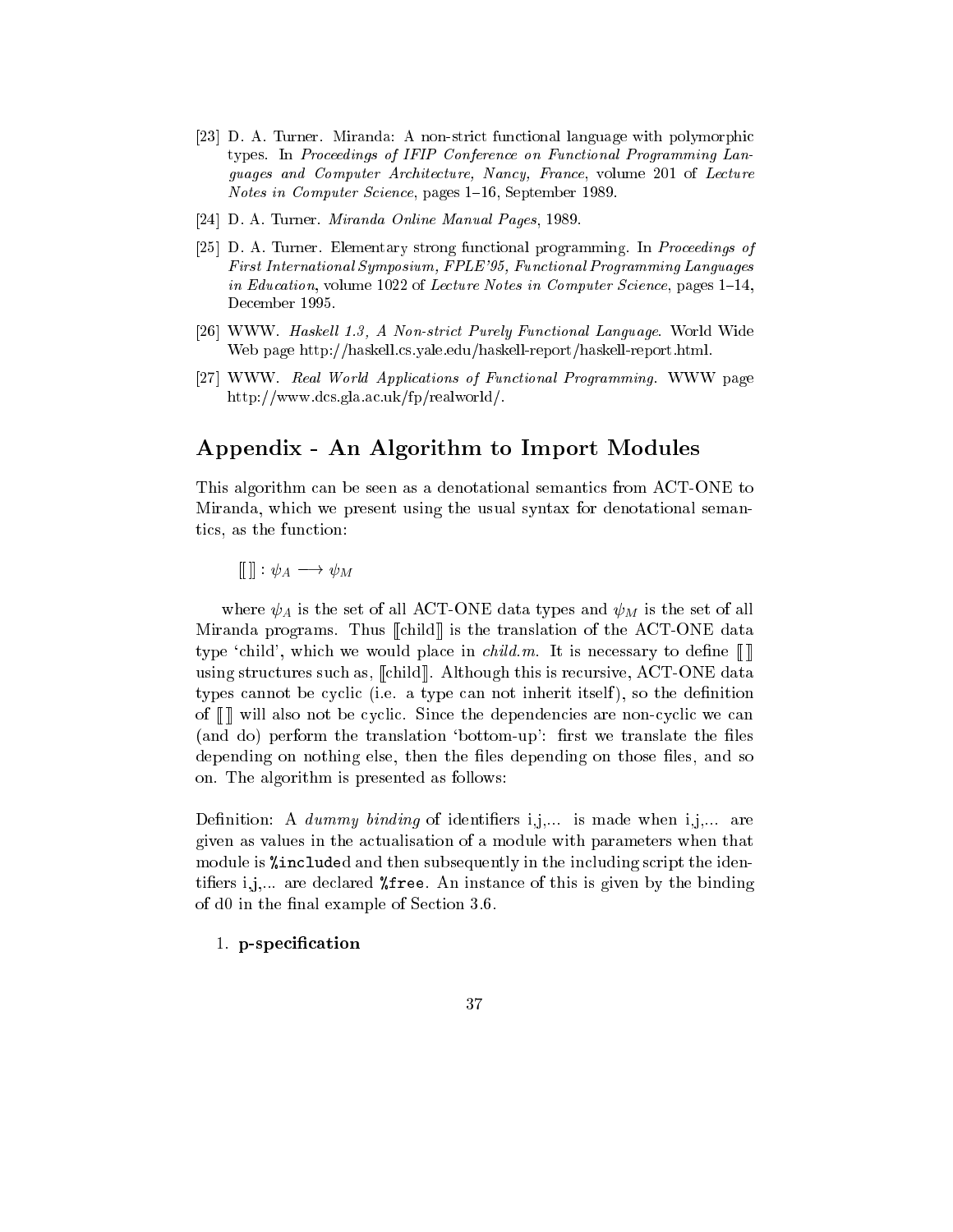type current is child<sub>1</sub>, child<sub>2</sub>, ..., child<sub>n</sub>

endtype

- (a) *l* include each  $\llbracket \text{child}_i \rrbracket$  providing dummy *l* free bindings for identifiers declared  $\lambda$ free in [[child<sub>i</sub>]].
- (b) Copy the %include statements (including any bindings) from each  $\lVert \text{child}_i \rVert$  and remove exact duplicates (i.e.  $\text{%include state}$ ments with identical files,  $%$  free bindings and alias bindings).
- (c) Copy the *"* free statements from each of the  $\llbracket \text{child}_i \rrbracket$ , combining them into one %free declaration, removing duplicate entries. Note this %free declaration may be extended further if the current type has formal parts.

### 2. actualization

type current is formal child

```
actualized by actual child<sub>1</sub>, actual child<sub>2</sub>, ..., actual child<sub>m</sub>
[actualization mappings]
```

```
endtype
```
- (a) %include [[formal child]], provide its %free bindings, using the actualization mappings, as described in Section 3.5.
- (b) Copy the %include statements in [[formal child]], updating any (%free and alias) bindings with new names given in the actualization mappings. The bindings are updated as follows:
	- For each %free binding which has a corresponding entry in the actualization mapping replace the right hand side of the binding by the new name given in the mapping.
	- For each alias binding which has a corresponding entry in the actualization mapping replace the left hand side of the binding by the new name given in the mapping.
- (c) Goto step 1., treating the actual children as the children.
- (d) Now for each sort and operation that has a actualization mapping but not handled in  $2(a)$  or  $2(b)$  find the script the operation was originally translated into (this is done by searching through all the files that have been  $%$ included) and place an alias binding after its corresponding %include declaration.